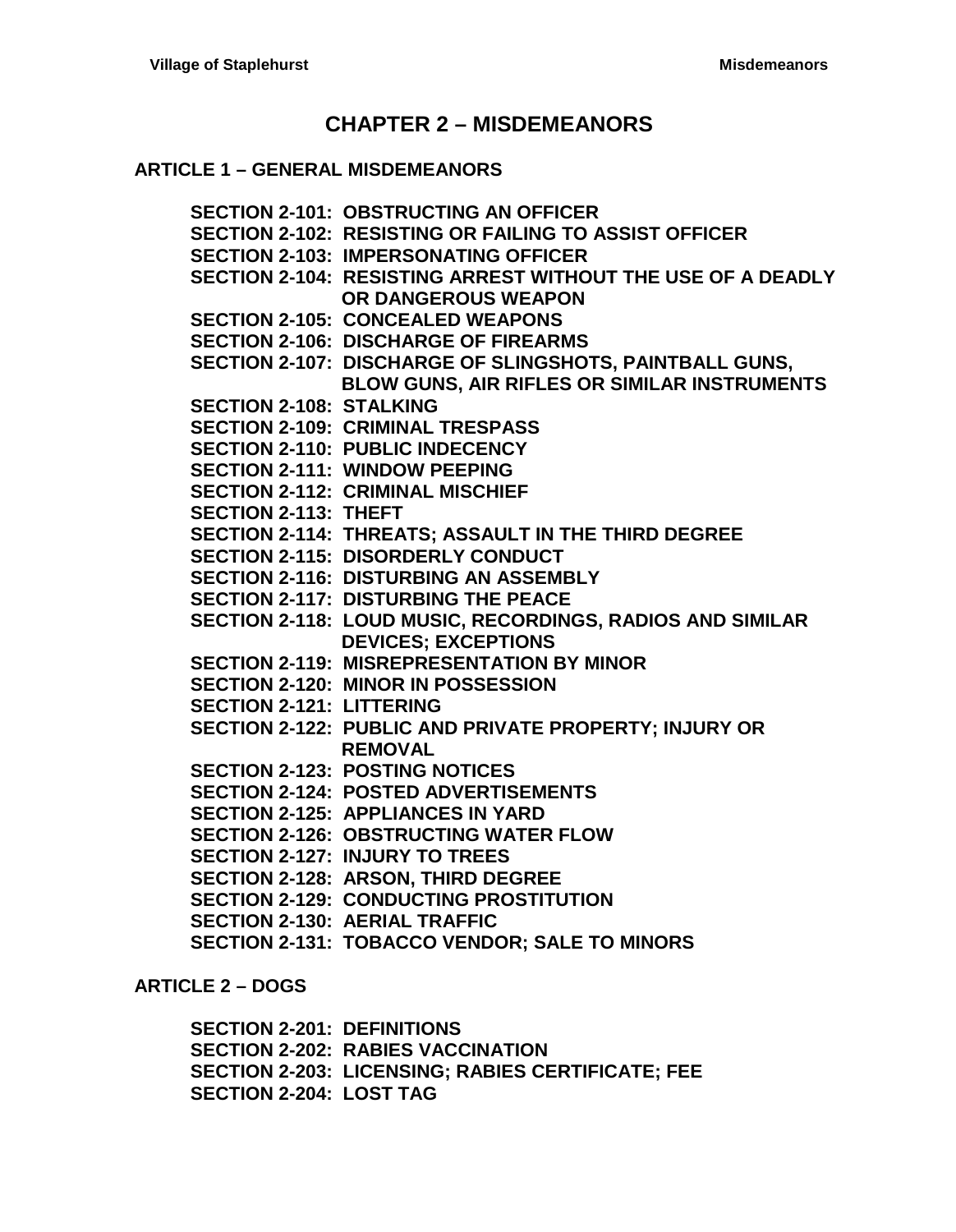**[SECTION 2-205: WRONGFUL LICENSING](#page-13-1) [SECTION 2-206: REMOVAL OF LICENSE TAG](#page-13-2) [SECTION 2-207: COLLAR AND NAME TAG REQUIRED](#page-14-0) [SECTION 2-208: RUNNING AT LARGE](#page-14-1) [SECTION 2-209: DAMAGE; LIABILITY OF OWNER](#page-14-2) [SECTION 2-210: BARKING AND OFFENSIVE DOGS](#page-14-3) [SECTION 2-211: FEMALE IN SEASON](#page-14-4) [SECTION 2-212: FIGHTING DOGS](#page-15-0) [SECTION 2-213: RABIES PROCLAMATION](#page-15-1) [SECTION 2-214: RABIES SUSPECTED; IMPOUNDMENT](#page-15-2) [SECTION 2-215: DANGEROUS DOGS; DEFINITIONS](#page-15-3) [SECTION 2-216: DANGEROUS DOGS; CONFINED; WARNING SIGN](#page-16-0) [SECTION 2-217: DANGEROUS DOGS; RESTRAINED](#page-16-1) [SECTION 2-218: DANGEROUS DOGS; FAILURE TO COMPLY](#page-16-2) [SECTION 2-219: DANGEROUS DOGS; VIOLATION; PRIOR CONVICTION](#page-17-0) [SECTION 2-220: DANGEROUS DOGS; ADDITIONAL REGULATIONS](#page-17-1) [SECTION 2-221: IMPOUNDMENT](#page-17-2) [SECTION 2-222: INTERFERENCE WITH ANIMAL CONTROL](#page-18-0) [SECTION 2-223: OFFICER'S COMPENSATION](#page-18-1)**

**ARTICLE 3 – [ANIMALS GENERALLY](#page-20-0)**

**[SECTION 2-301: WILD ANIMALS](#page-20-1) [SECTION 2-302: LIVESTOCK PROHIBITED](#page-20-2) [SECTION 2-303: RUNNING AT LARGE](#page-20-3) [SECTION 2-304: FOWLS; RUNNING](#page-20-4) AT LARGE [SECTION 2-305: ENCLOSURES](#page-20-5) [SECTION 2-306: IMPOUNDING](#page-20-6) [SECTION 2-307: RABIES SUSPECTED; CAPTURE IMPOSSIBLE](#page-20-7)**

## **[ARTICLE 4 –](#page-22-0) NUISANCES**

**[SECTION 2-401: WEEDS, GRASSES](#page-22-1) AND LITTER; DEFINITIONS [SECTION 2-402: WEEDS OR GRASSES; PUBLIC NUISANCE](#page-24-0) [SECTION 2-403: LITTER; PUBLIC](#page-24-1) NUISANCE [SECTION 2-404: WEEDS, GRASSES](#page-25-0) AND LITTER; NOTICE OF [NONCOMPLIANCE](#page-25-0) [SECTION 2-405: DANGEROUS BUILDINGS; DEFINITIONS](#page-25-1) [SECTION 2-406: DANGEROUS BUILDINGS; STANDARDS](#page-26-0) [SECTION 2-407: DANGEROUS BUILDINGS; PUBLIC NUISANCE](#page-27-0) [SECTION 2-408: DANGEROUS BUILDINGS; BUILDING INSPECTOR](#page-27-1) [SECTION 2-409: DANGEROUS BUILDINGS; NUISANCE; PROCEDURE](#page-27-2) [SECTION 2-410: DANGEROUS BUILDINGS; FAILURE TO COMPLY](#page-28-0) [SECTION 2-411: DANGEROUS BUILDINGS; DISPUTES](#page-28-1) [SECTION 2-412: DANGEROUS BUILDINGS; APPEAL](#page-29-0) [SECTION 2-413: DANGEROUS BUILDINGS; IMMEDIATE HAZARD](#page-29-1)**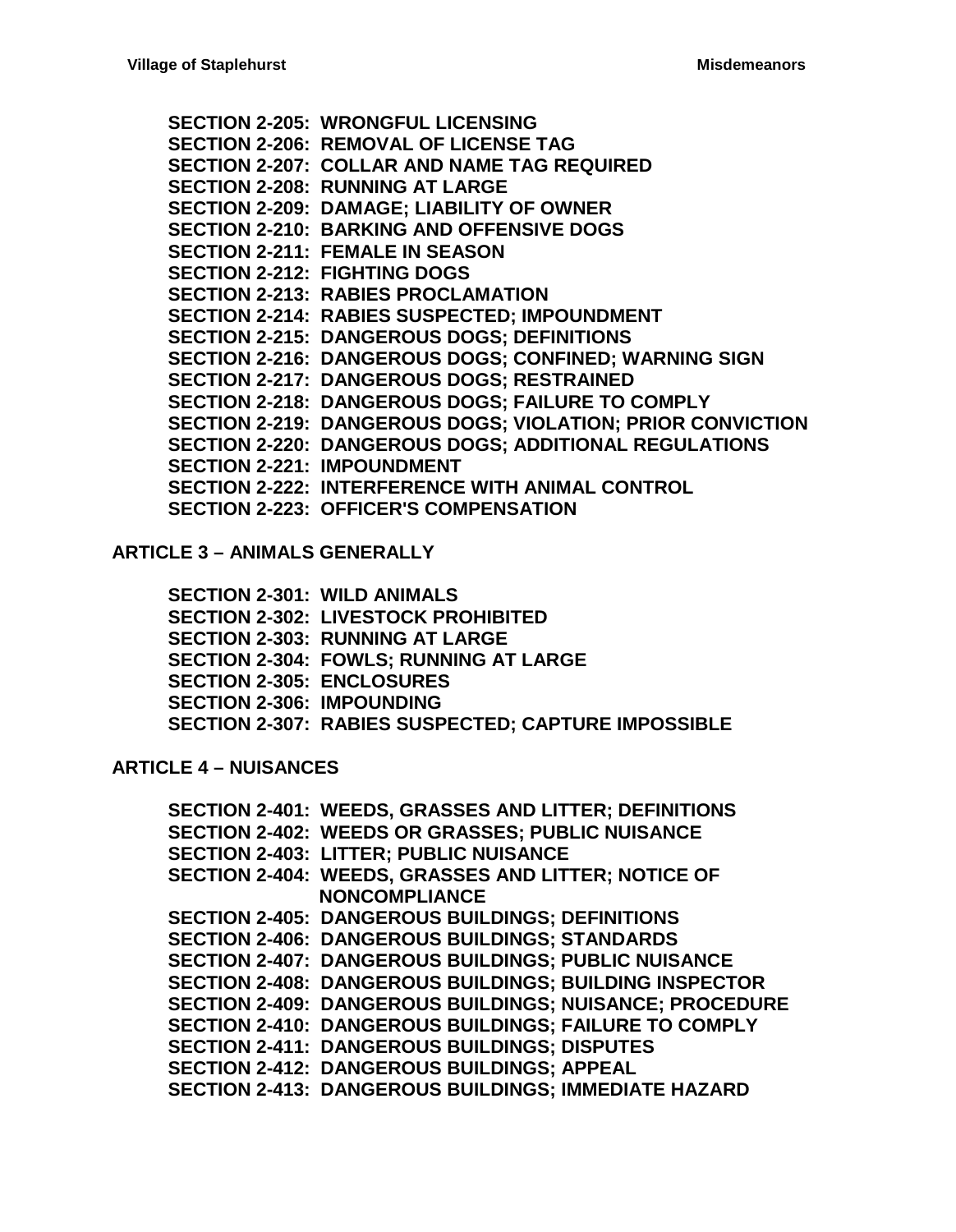**[SECTION 2-414: AIR POLLUTION](#page-29-2) [SECTION 2-415: WATER POLLUTION](#page-29-3) [SECTION 2-416: NOXIOUS USE OF](#page-30-0) BUILDING OR PREMISES [SECTION 2-417: RODENTS AND INSECTS; EXTERMINATION](#page-30-1) [SECTION 2-418: RODENTS AND INSECTS; OCCUPANT](#page-30-2) [SECTION 2-419: RODENTS AND INSECTS; OWNER](#page-30-3) [SECTION 2-420: JURISDICTION](#page-31-0)**

**ARTICLE 5 – [SEXUAL PREDATORS](#page-32-0)**

**[SECTION 2-501: DEFINITIONS](#page-32-1) [SECTION 2-502: RESIDENCY RESTRICTIONS](#page-32-2) [SECTION 2-503: EXCEPTIONS](#page-32-3)**

**ARTICLE 6 – [PENAL PROVISIONS](#page-34-0)**

**[SECTION 2-601: VIOLATION; PENALTY](#page-34-1) [SECTION 2-602: ABATEMENT OF NUISANCE](#page-34-2)**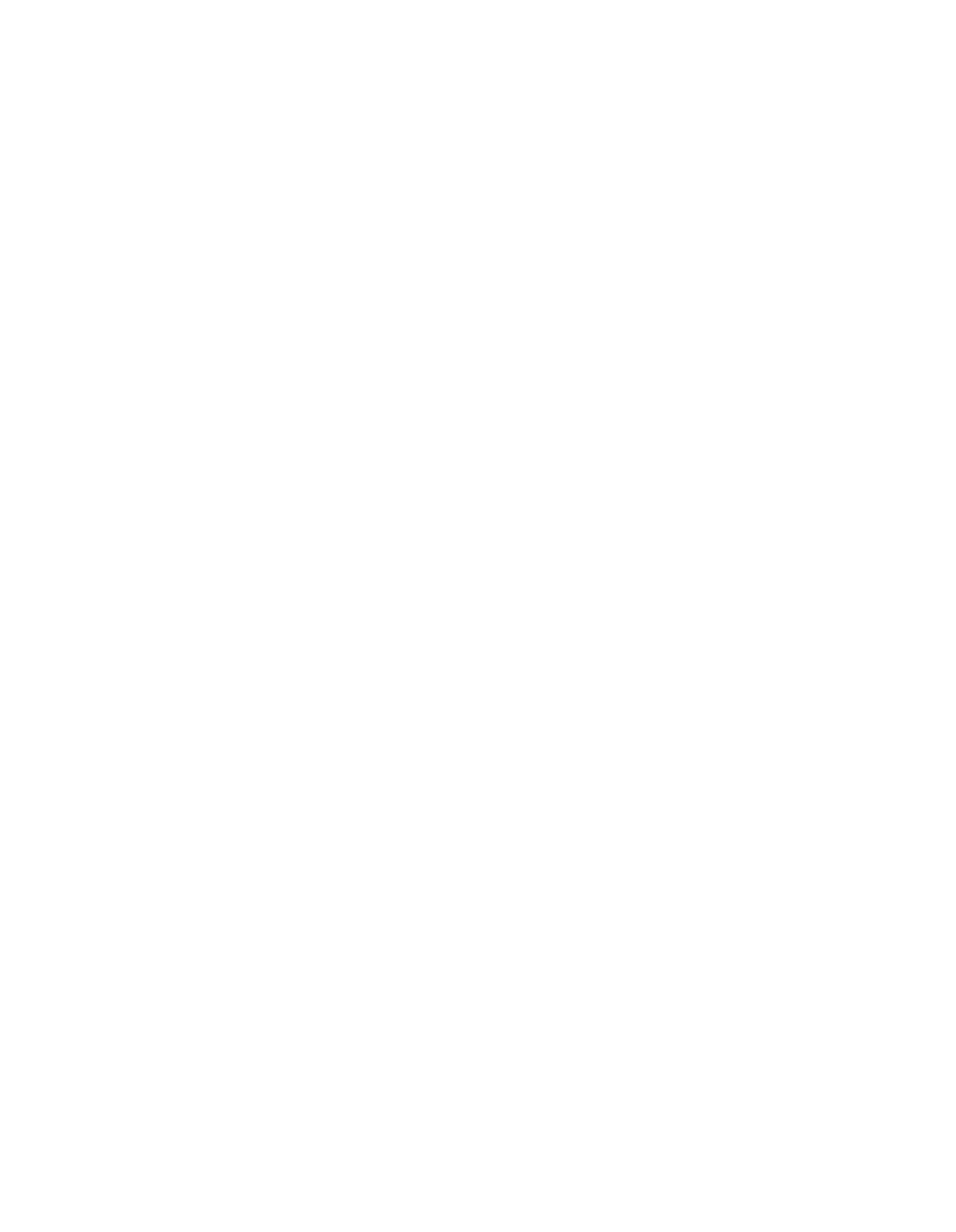# **CHAPTER 2 – MISDEMEANORS**

# **Article 1 – General Misdemeanors**

# <span id="page-4-2"></span><span id="page-4-1"></span><span id="page-4-0"></span>**SECTION 2-101: OBSTRUCTING AN OFFICER**

It shall be unlawful for any person to use or threaten to use violence, force, physical interference, or obstacle to intentionally obstruct, impair or hinder the enforcement of the penal law or the preservation of the peace by a law enforcement officer acting under color of his or her official authority. (Neb. Rev. Stat. §28-906)

## <span id="page-4-3"></span>**SECTION 2-102: RESISTING OR FAILING TO ASSIST OFFICER**

It shall be unlawful for any person in this village to hinder, obstruct or resist any law enforcement officer in making any arrest or performing any duty of his or her office or to refuse or neglect to assist any such officer when called upon by him or her in making any arrest or conveying a prisoner to jail. (Neb. Rev. Stat. §28-903, 28-904)

# <span id="page-4-4"></span>**SECTION 2-103: IMPERSONATING OFFICER**

It shall be unlawful for any person to falsely pretend to be a law enforcement officer and perform any act in that pretended capacity. (Neb. Rev. Stat. §28-610)

## <span id="page-4-5"></span>**SECTION 2-104: RESISTING ARREST WITHOUT THE USE OF A DEADLY OR DANGEROUS WEAPON**

A. It shall be unlawful for any person to intentionally prevent or attempt to prevent a law enforcement officer, acting under color of his or her official authority, from effecting an arrest on said person or on another by (1) using or threatening to use physical force or violence against the said officer or another; (2) using any other means which creates a substantial risk of causing physical injury to the officer or another; or (3) employing means which require substantial force to overcome resistance to effecting the arrest; provided, this section shall apply only to those actions taken to resist arrest without the use of a deadly or dangerous weapon.

B. It is an affirmative defense to prosecution under this section if the officer involved was out of uniform and did not identify himself or herself as a law enforcement officer by showing his or her credentials to the person whose arrest is attempted.

(Neb. Rev. Stat. §28-904)

## <span id="page-4-6"></span>**SECTION 2-105: CONCEALED WEAPONS**

Except as otherwise provided in this section, any person who carries a weapon or weapons concealed on or about his or her person such as a revolver, pistol, bowie knife, dirk or knife with a dirk blade attachment, brass or iron knuckles, or any other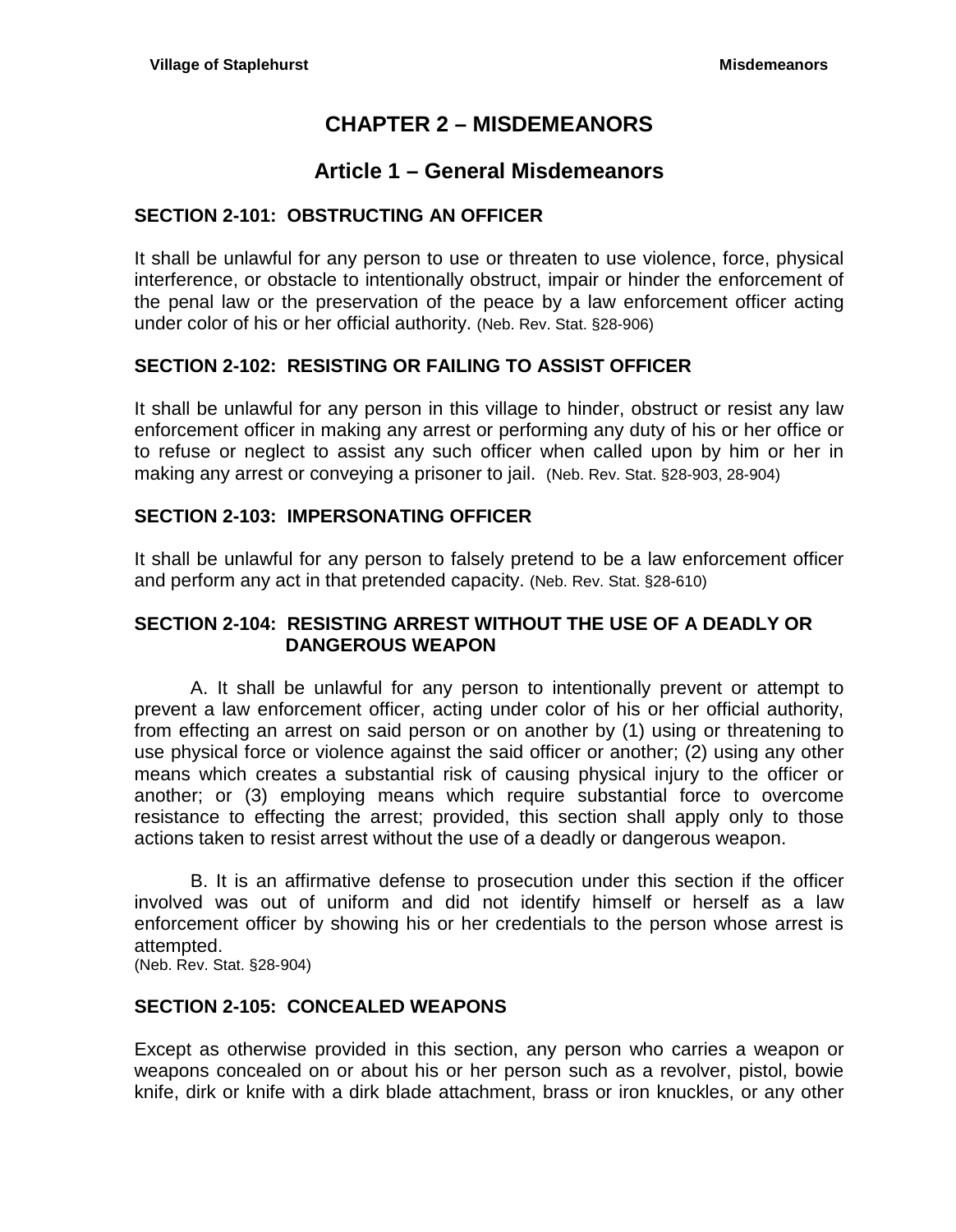deadly weapon commits the offense of carrying a concealed weapon. This section shall not apply to a person who is the holder of a valid permit issued under the Concealed Handgun Permit Act if the concealed weapon which the offender is carrying is a handgun as defined in Neb. Rev. Stat. §69-2429. (Neb. Rev. Stat. §28-1202)

# <span id="page-5-0"></span>**SECTION 2-106: DISCHARGE OF FIREARMS**

It shall be unlawful for any person, except an officer of the law in the performance of his or her official duty, to fire or discharge any gun or pistol within the village; provided, nothing herein shall be construed to apply to officially sanctioned public celebrations if the persons so discharging firearms have written permission from the Village Board. (Neb. Rev. Stat. §17-556)

## <span id="page-5-1"></span>**SECTION 2-107: DISCHARGE OF SLINGSHOTS, PAINTBALL GUNS, BLOW GUNS, AIR RIFLES OR SIMILAR INSTRUMENTS**

It shall be unlawful for any person to discharge a slingshot, paint ball gun, blow gun, air rifle or other like instruments capable of launching a dangerous projectile therefrom at any time or under any circumstances within the village. (Neb. Rev. Stat. §17- 207)

## <span id="page-5-2"></span>**SECTION 2-108: STALKING**

A. Any person who willfully harasses another person or a family or household member of such person with the intent to injure, terrify, threaten, or intimidate commits the offense of stalking.

B. For purposes of this section, the following definitions shall apply:

- 1. "Harass" means to engage in a knowing and willful course of conduct directed at a specific person which seriously terrifies, threatens, or intimidates the person and which serves no legitimate purpose;
- 2. "Course of conduct" means a pattern of conduct composed of a series of acts over a period of time, however short, evidencing a continuity of purpose, including a series of acts of following, detaining, restraining the personal liberty of or stalking the person or telephoning, contacting, or otherwise communicating with the person;
- 3. "Family or household member" means a spouse or former spouse of the victim, children of the victim, a person presently residing with the victim or who has resided with the victim in the past, a person who had a child in common with the victim, other persons related to the victim by consanguinity or affinity, or any person presently involved in a dating relationship with the victim or who has been involved in a dating relationship with the victim. For purposes of this subdivision, "dating relationship" means frequent, intimate associations primarily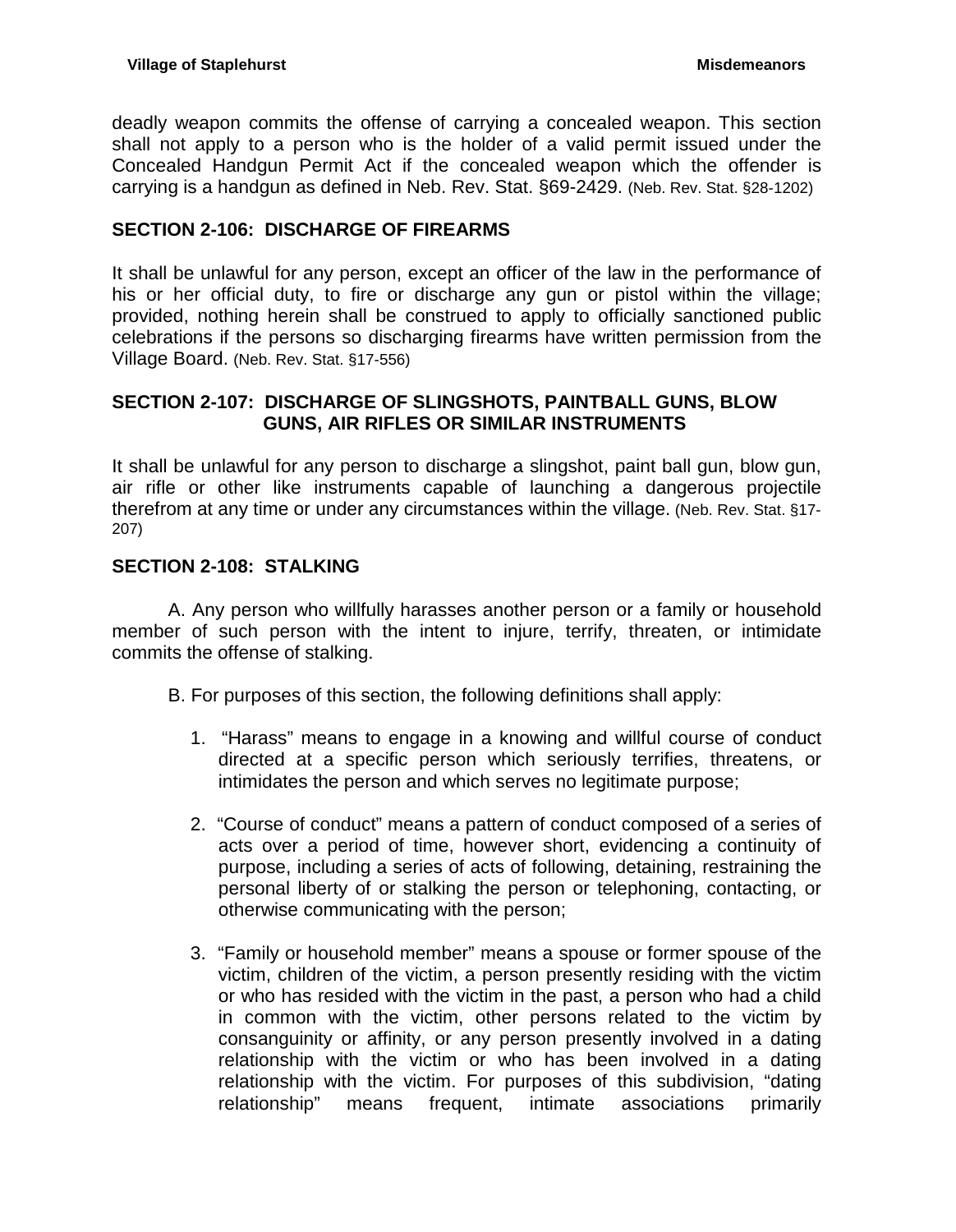characterized by the expectation of affectional or sexual involvement but does not include a casual relationship or an ordinary association between persons in a business or social context;

(Neb. Rev. Stat. §28-311.02, 28-311.03, 28-311.04)

# <span id="page-6-0"></span>**SECTION 2-109: CRIMINAL TRESPASS**

It shall be unlawful for any person, knowing that he or she is not licensed or privileged to do so:

A. To enter or secretly remain in any building or occupied structure, or any separately secured or occupied portion thereof; or

B. To enter or remain in any place as to which notice against trespass is given by (1) actual communication to the actor; or (2) posting in a manner prescribed by law or reasonably likely to come to the attention of intruders; or (3) fencing or other enclosure manifestly designed to exclude intruders. (Neb. Rev. Stat. §28-520, 28-521)

## <span id="page-6-1"></span>**SECTION 2-110: PUBLIC INDECENCY**

It shall be unlawful for any person 18 years of age or over to perform, procure or assist any other person to perform in a public place and where the conduct may reasonably be expected to be viewed by members of the public:

A. An act of sexual penetration as defined by Neb. Rev. Stat. §28-318(5);

B. An exposure of the genitals of the body done with intent to affront or alarm any person; or

C. A lewd fondling or caressing of the body of any other person of the same or opposite sex. (Neb. Rev. Stat. §28-806)

# <span id="page-6-2"></span>**SECTION 2-111: WINDOW PEEPING**

It shall be unlawful for any person to go upon the premises of another and look or peep into any window, door or other opening in any building located thereon which is occupied as a place of abode.

## <span id="page-6-3"></span>**SECTION 2-112: CRIMINAL MISCHIEF**

It shall be unlawful for any person to damage property of another intentionally or recklessly, tamper with property of another intentionally or recklessly so as to endanger person or property or cause another to suffer pecuniary loss by deception or threat intentionally or maliciously, provided that the value of the property involved is under \$1,500.00. (Neb. Rev. Stat. §28-519)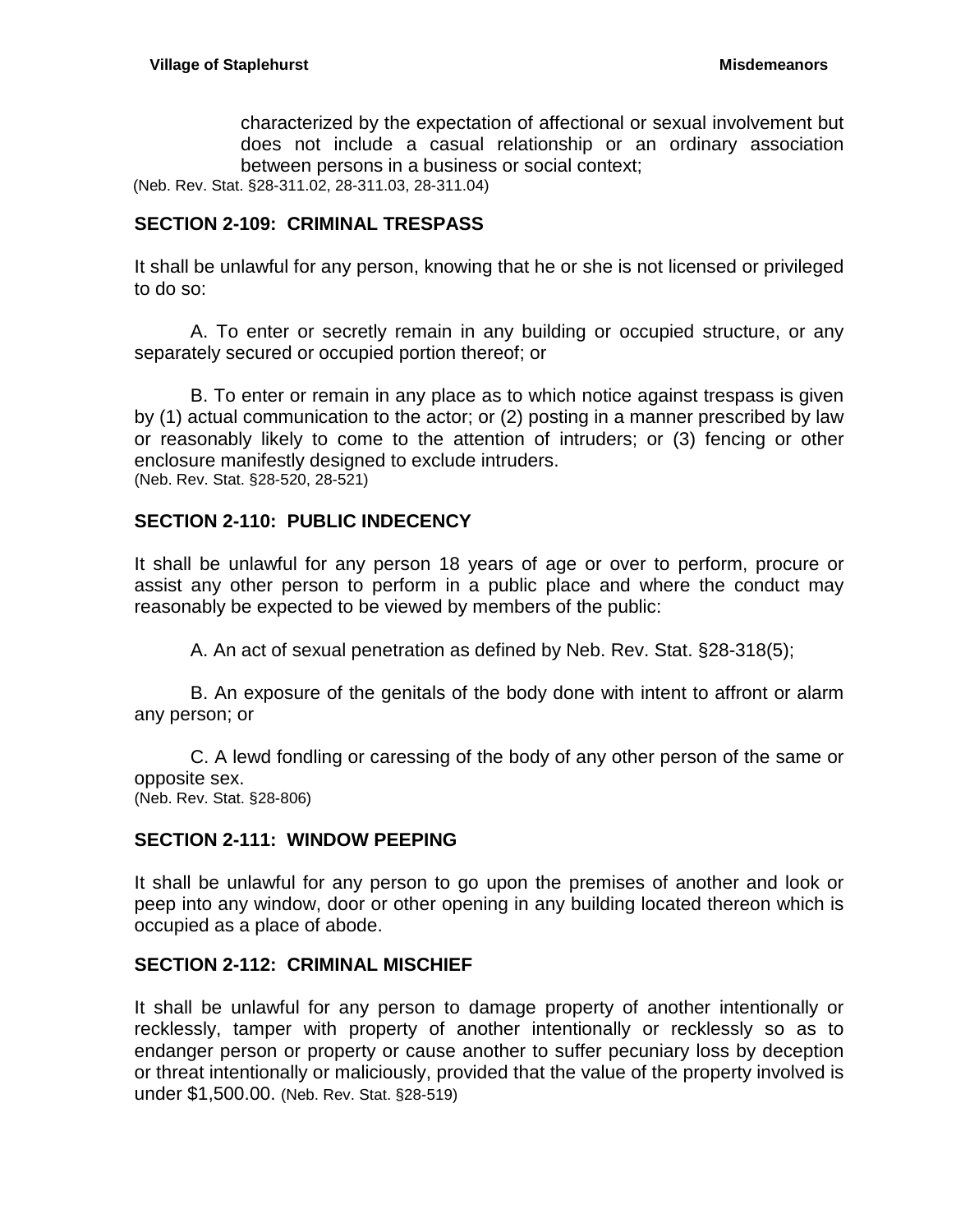## <span id="page-7-0"></span>**SECTION 2-113: THEFT**

It shall be unlawful for any person within the corporate limits to steal any money, goods, or chattels of any kind whatever. Any person who shall steal property of any kind, whether the same be property having a value of less than \$500.00, shall be deemed to be guilty of a misdemeanor. (Neb. Rev. Stat. §28-509 through 28-518)

## <span id="page-7-1"></span>**SECTION 2-114: THREATS; ASSAULT IN THE THIRD DEGREE**

It shall be unlawful for any person to intentionally, knowingly, or recklessly cause bodily injury to another person or threaten another in a menacing manner. It shall further be unlawful for any person to commit the above act in a fight or scuffle entered into by mutual consent. (Neb. Rev. Stat. §28-310)

# <span id="page-7-2"></span>**SECTION 2-115: DISORDERLY CONDUCT**

Any person who shall knowingly start a fight, fight, commit assault or battery, make unnecessary noise, or otherwise conduct himself in such a way as to breach the peace shall be deemed to be guilty of an offense. (Neb. Rev. Stat. §17-556)

# <span id="page-7-3"></span>**SECTION 2-116: DISTURBING AN ASSEMBLY**

It shall be unlawful for any person or persons to disturb, interrupt, or interfere with any lawful assembly of people, whether religious or otherwise, by loud and unnecessary noise, threatening behavior, or indecent and shocking behavior. (Neb. Rev. Stat. §17-556)

## <span id="page-7-4"></span>**SECTION 2-117: DISTURBING THE PEACE**

It shall be unlawful for any person to intentionally disturb the peace and quiet of any person, family or neighborhood. (Neb. Rev. Stat. §17-556, 28-1322)

## <span id="page-7-5"></span>**SECTION 2-118: LOUD MUSIC, RECORDINGS, RADIOS AND SIMILAR DEVICES; EXCEPTIONS**

It shall be unlawful for any person to operate any radio, tape player, compact disc player, stereophonic sound system or similar device which reproduces or amplifies radio broadcasts or musical recordings in or upon any street, alley or other public place in such a manner as to be audible to other persons more than 50 feet from the source. Persons operating such devices while participating in licensed or permitted activities, such as parades, shall not be deemed in violation of this section.

# <span id="page-7-6"></span>**SECTION 2-119: MISREPRESENTATION BY MINOR**

It shall be unlawful for any minor, as defined by Neb. Rev. Stat. §53-102, to obtain or attempt to obtain alcoholic liquor by misrepresentation of age or by any other method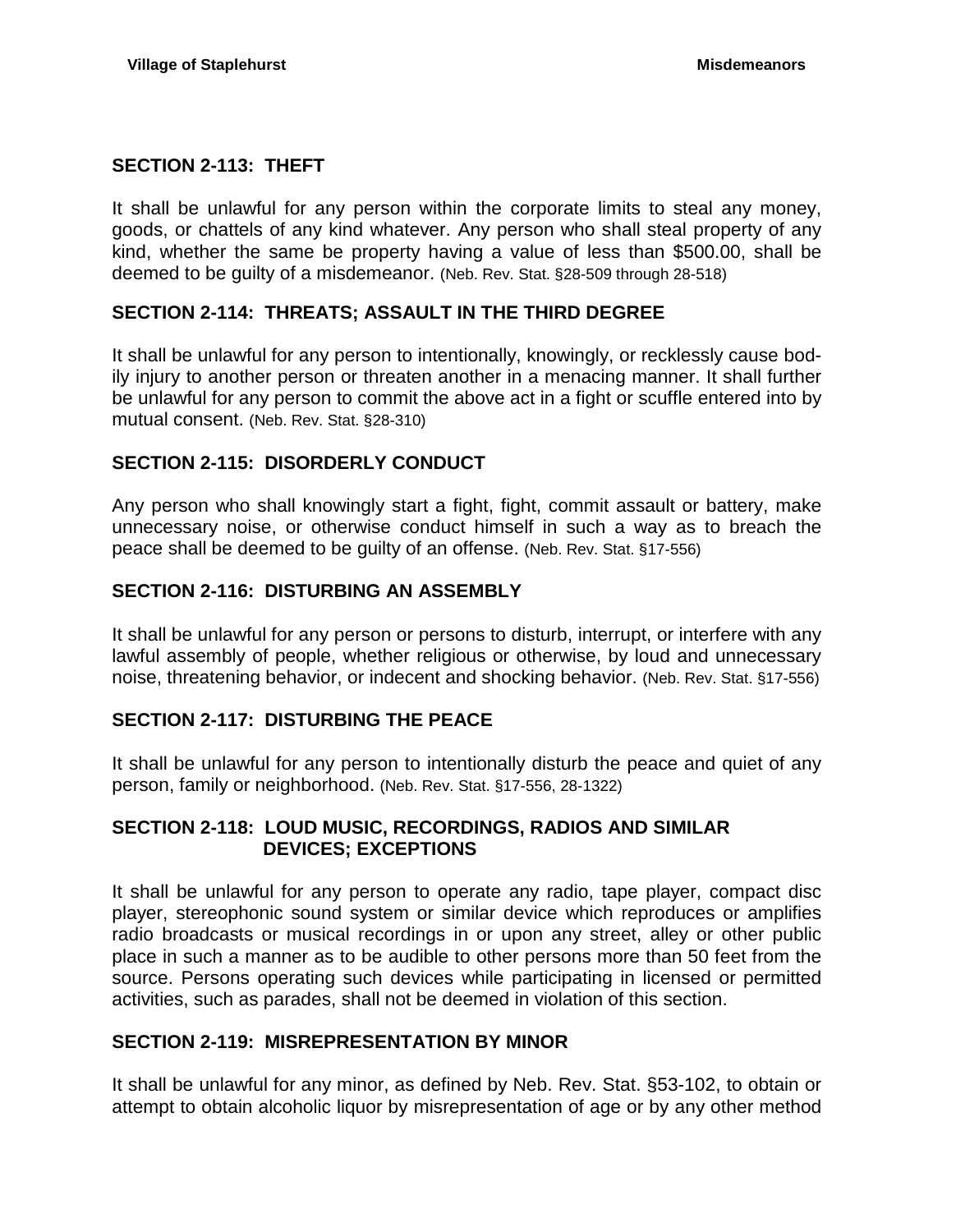in any tavern or other place where alcoholic liquor is sold. (Neb. Rev. Stat. §53-180.01, 53- 180.05)

# <span id="page-8-0"></span>**SECTION 2-120: MINOR IN POSSESSION**

It shall be unlawful for any minor, as defined by Neb. Rev. Stat. §53-102, to transport, knowingly possess or have under his or her control in any motor vehicle, beer or other alcoholic liquor on any public street, alley, roadway or property owned by the state or any subdivision thereof or any other place within the village limits. (Neb. Rev. Stat. §53- 180.02, 53-180.05)

# <span id="page-8-1"></span>**SECTION 2-121: LITTERING**

A. Any person who deposits, throws, discards, scatters, or otherwise disposes of any litter, refuse, waste matter or other thing on any public or private property or in any waters commits the offense of littering unless (1) such property is an area designated by law for the disposal of such material and such person is authorized by the proper public authority to so use such property; or (2) the litter is placed in a receptacle or container installed on such property for such purpose.

B. Whenever litter is thrown, deposited, dropped or dumped from any motor vehicle or watercraft in violation of this section, the operator of such motor vehicle or water craft commits the offense of littering.

C. "Litter" as used in this section means all rubbish, refuse, waste material, garbage, trash, debris or other foreign substances, solid or liquid, of every form, size, kind and description, but does not include the wastes or primary processes of farming or manufacturing.

(Neb. Rev. Stat. §17-123.01, 28-523)

# <span id="page-8-2"></span>**SECTION 2-122: PUBLIC AND PRIVATE PROPERTY; INJURY OR REMOVAL**

No person in the village shall willfully, maliciously, wantonly, negligently or otherwise injure, deface, destroy or remove real property or improvements thereto or moveable or personal property belonging to the village or to any person in the village.

## <span id="page-8-3"></span>**SECTION 2-123: POSTING NOTICES**

No person in the city shall fasten any poster or other advertising device in any way upon public or private property in the city unless legally authorized to do so.

# <span id="page-8-4"></span>**SECTION 2-124: POSTED ADVERTISEMENTS**

It shall be unlawful for any person to wrongfully and maliciously tear, deface, remove, or cover up the posted advertisement or bill of any person, firm, or corporation when said bill or advertisement is rightfully and lawfully posted and the same remains of value.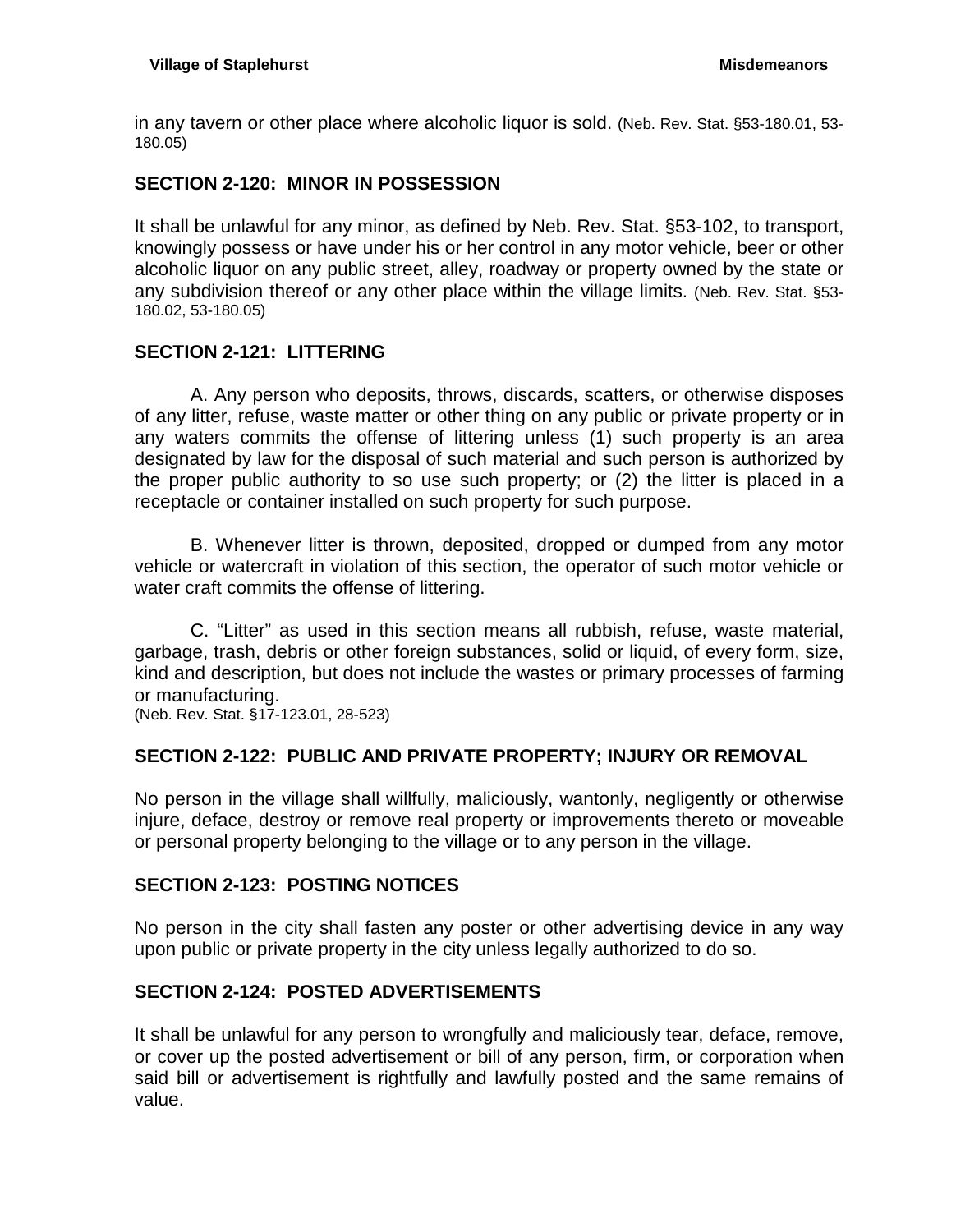# <span id="page-9-0"></span>**SECTION 2-125: APPLIANCES IN YARD**

It shall be unlawful for any person to permit a refrigerator, icebox, freezer, or any other dangerous appliance to be in the open and accessible to children, whether on private or public property, unless he or she shall first remove all doors and make the same reasonably safe. (Neb. Rev. Stat. §18-1720)

# <span id="page-9-1"></span>**SECTION 2-126: OBSTRUCTING WATER FLOW**

It shall be unlawful for any person to stop or obstruct the passage of water in a street gutter, culvert, water pipe or hydrant.

# <span id="page-9-2"></span>**SECTION 2-127: INJURY TO TREES**

It shall be unlawful for any person to purposely or carelessly and without lawful authority to cut down, carry away, injure, break down, or destroy any trees planted or growing in the corporate limits or their fruit. Any public service company desiring to trim or cut down any tree, except on property owned and controlled by it, shall make an application to the Village Board, and the written permit of the board in accordance with its decision to allow such an action shall constitute the only lawful authority on the part of the company to do so.

## <span id="page-9-3"></span>**SECTION 2-128: ARSON, THIRD DEGREE**

Any person who willfully or maliciously sets on fire any property when the injury or damage therefrom shall be of a less value than \$500 shall be deemed to be guilty of a misdemeanor. (Neb. Rev. Stat. §28-503)

## <span id="page-9-4"></span>**SECTION 2-129: CONDUCTING PROSTITUTION**

It shall be unlawful for any person to conduct, sponsor, or otherwise carry on for the purpose of profit any lewdness, assignation, or prostitution in any house, room, or structure. (Neb. Rev. Stat. §28-801)

## <span id="page-9-5"></span>**SECTION 2-130: AERIAL TRAFFIC**

It shall be unlawful for the owner or operator of an airplane, helicopter, or other machine used for the purpose of flying to permit any such machine to reach a position in the air closer than 2,000 feet to the surface of the ground while the said machine is passing over the corporate limits. No person operating an airplane or other device shall fly the same over the corporate limits at any altitude while engaging in stunt flying of any type.

## <span id="page-9-6"></span>**SECTION 2-131: TOBACCO VENDOR; SALE TO MINORS**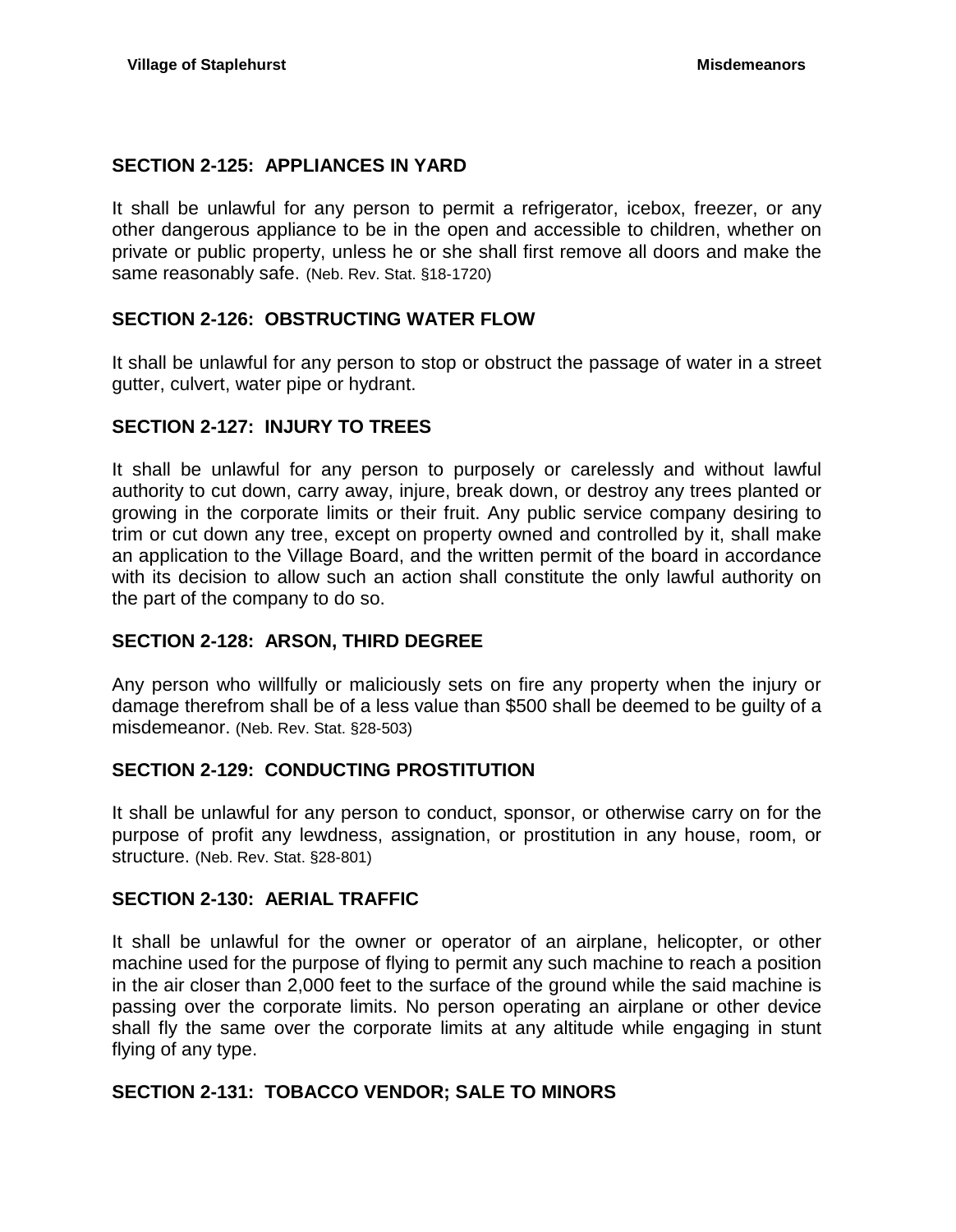It shall hereafter be unlawful for any person, or persons, to sell cigars, cigarettes, cigarette material, or other tobacco in any form to any person under the age of 18 years.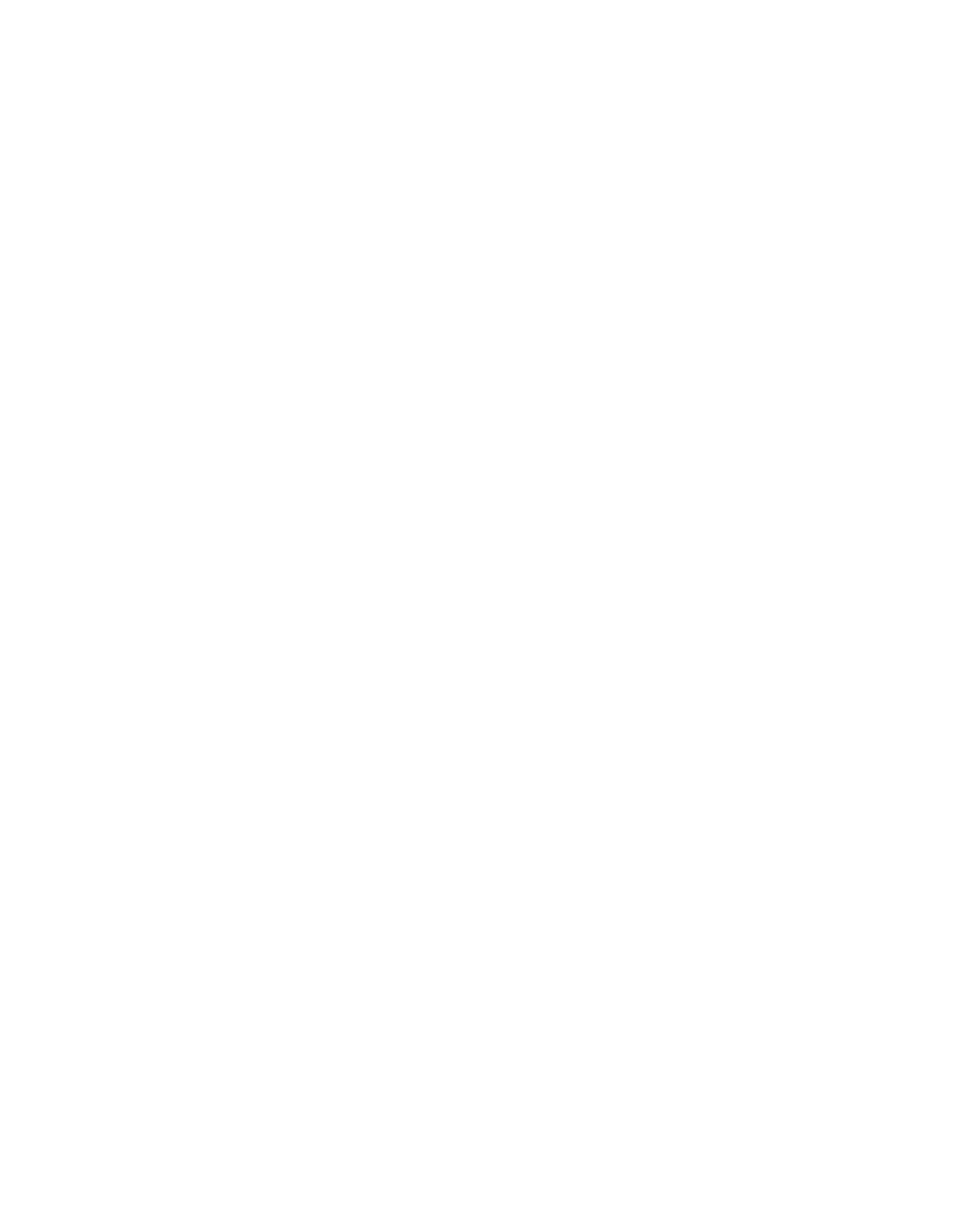# **Article 2 – Dogs**

## <span id="page-12-1"></span><span id="page-12-0"></span>**SECTION 2-201: DEFINITIONS**

"Animal control authority" shall mean an entity authorized to enforce the animal control laws of the village.

"Animal control officer" shall mean any individual employed, appointed or authorized by an animal control authority for the purpose of aiding in the enforcement of this act or any other law or ordinance relating to the licensing of animals, control of animals or seizure and impoundment of animals and shall include any state or local law enforcement or other employee whose duties in whole or in part include assignments that involve the seizure and impoundment of any animal.

"Owner" shall mean any person, firm, corporation, organization, political subdivision or department possessing, harboring, keeping or having control or custody of a dog; and specifically in reference to a collarless dog, every person who shall harbor such a dog about his or her premises for the space of ten days shall be held to be the owner. (Neb. Rev. Stat. §54-606, 71-4401)

## <span id="page-12-2"></span>**SECTION 2-202: RABIES VACCINATION**

Every dog shall be vaccinated against rabies pursuant to Nebraska law. Unvaccinated dogs acquired or moved into the village must be vaccinated within 30 days after purchase unless under the age for initial vaccination. The provisions of this ordinance with respect to vaccination shall not apply to any dogs owned by a person temporarily residing within this village for fewer than 30 days, any dog brought into this village for show purposes, or any dog brought into this village for hunting purposes for a period of fewer than 30 days; such dogs shall be kept under the strict supervision of the owner. (Neb. Rev. Stat. §71-4402)

## <span id="page-12-3"></span>**SECTION 2-203: LICENSING; RABIES CERTIFICATE; FEE**

A. Any person who shall own, keep, or harbor a dog over the age of three months within the village shall within 30 days after acquisition of the said dog acquire a license for each animal. Said animal shall be re-licensed annually by or before January 1 each year. Application shall be made upon a printed form provided by the village, upon which the owner shall state his or her name and address and the name, breed, color and sex of each dog owned and kept by him or her. A certificate stating that the dog has had a rabies shot, effective for the ensuing two years of the license, shall be presented when the license is applied for and no license or tag shall be issued until the certificate is shown. If the dog has been spayed or neutered, a statement signed by a veterinarian verifying the spaying or neutering must be presented.

B. Upon payment of the license fee as set by resolution of the Village Board, the village clerk shall issue to the dog owner a license certificate and a metallic tag for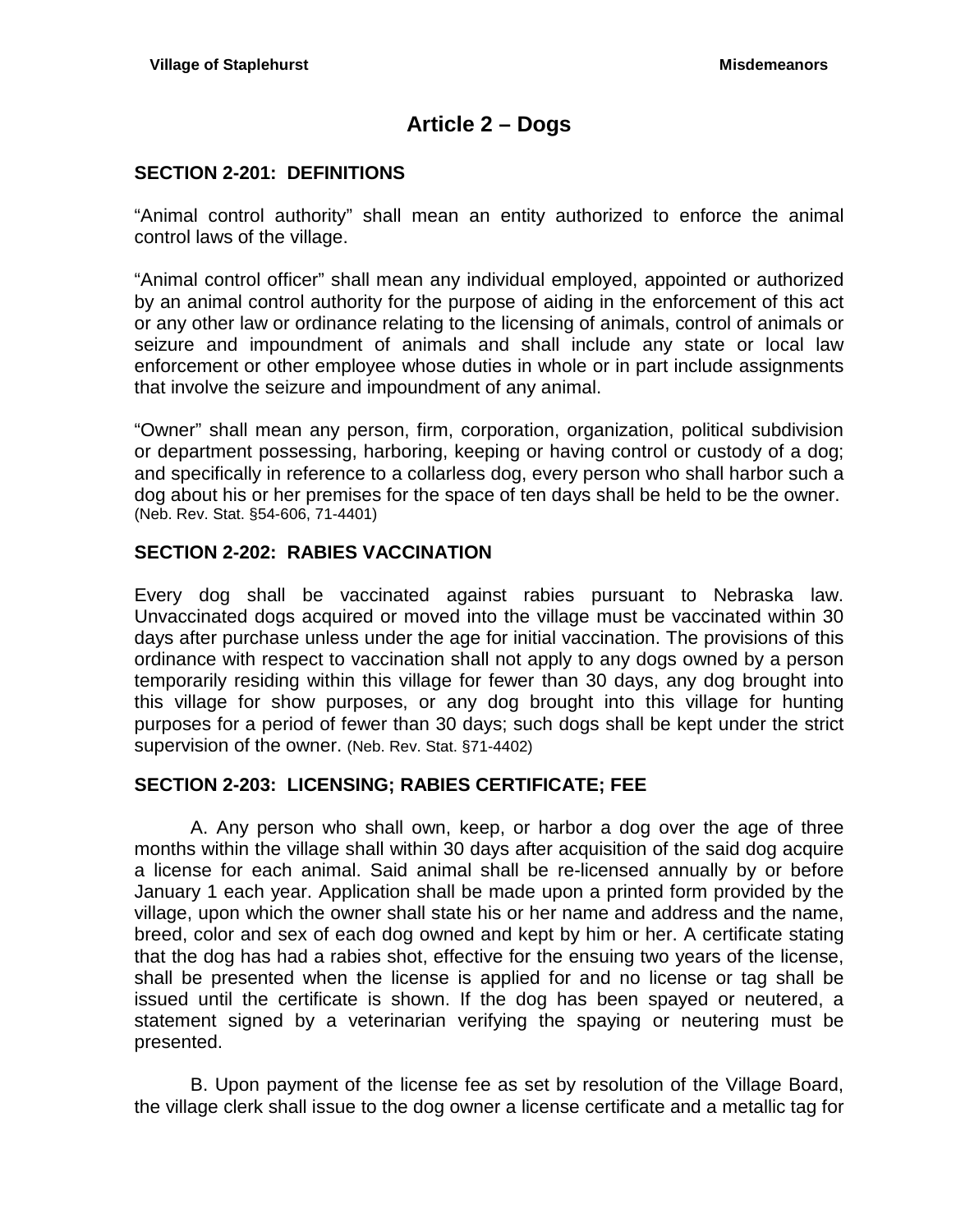each animal so licensed. The village shall, in addition to the license tax imposed, collect from the licensee a fee of \$1.00. The clerk shall retain three cents from the said fee and remit the balance to the state treasurer for credit to the Commercial Dog and Cat Operator Inspection Program Cash Fund. The three cents collected shall be credited to the general fund.

C. The said dog tax shall be delinquent from and after January 15; provided, the possessor of any dog brought into or harbored within the corporate limits subsequent to January 1 shall be liable for the payment of the dog tax levied herein and such tax shall be delinquent if not paid within 10 days thereafter. It shall be the duty of the village clerk to issue tags of a suitable design that are different in appearance each year.

D. The metallic tag shall be properly attached to the collar or harness of every dog so licensed and shall entitle the owner to keep or harbor the said animal until December 31 of that year. Said licenses shall not be transferable and no refund will be allowed in case of death, sale, or other disposition of the licensed dog.

E. Every service animal shall be licensed but no license tax shall be charged. Upon the retirement or discontinuance of the animal as a service animal, the owner of the animal shall be liable for the payment of a license tax as prescribed herein. (Neb. Rev. Stat. §17-526, 54-603)

# <span id="page-13-0"></span>**SECTION 2-204: LOST TAG**

In the event that a licensing tag is lost and upon satisfactory evidence that the original tag was issued in accordance with the provisions herein, the village clerk shall issue a duplicate or new tag for the balance of the year for which the license tax has been paid and shall charge and collect a fee of \$.25 for each duplicate tag so issued. Such fee shall be set by the Village Board and placed on file in the office of the village clerk for public inspection. (Neb. Rev. Stat. §17-526, 54-603)

# <span id="page-13-1"></span>**SECTION 2-205: WRONGFUL LICENSING**

It shall be unlawful for the owner, keeper, or harborer of any dog to permit or allow such dog to wear any license, metallic tag or other village identification than that issued by the village clerk, nor shall the owner, keeper, or harborer wrongfully and knowingly license an unspayed female dog with a license prescribed for a male or spayed female dog. (Neb. Rev. Stat. §17-526)

# <span id="page-13-2"></span>**SECTION 2-206: REMOVAL OF LICENSE TAG**

It shall be unlawful for any person to remove or cause to be removed the collar, harness, or metallic tag from any licensed dog without the consent of the owner, keeper, or possessor thereof. (Neb. Rev. Stat. §17-526)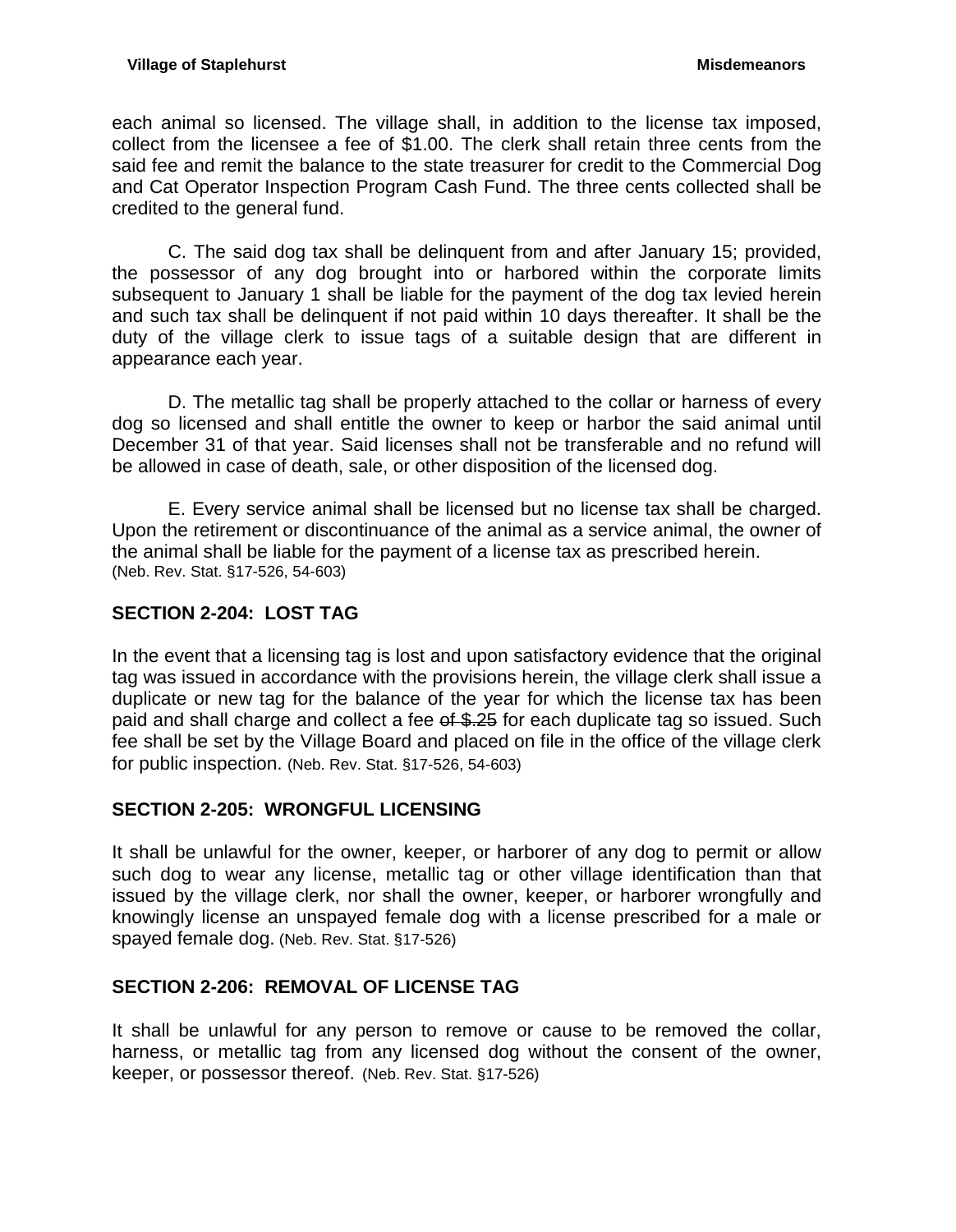# <span id="page-14-0"></span>**SECTION 2-207: COLLAR AND NAME TAG REQUIRED**

It shall be the duty of every owner of any dog to securely place upon the neck of such dog a good and sufficient collar with a metallic plate attached thereon which shall be plainly inscribed with the name of such owner. (Neb. Rev. Stat. §54-605)

## <span id="page-14-1"></span>**SECTION 2-208: RUNNING AT LARGE**

It shall be unlawful for the owner of any dog to allow such dog to run at large at any time within the corporate limits of the village. It shall be the duty of the animal control authority to cause any dog found to be running at large within the village to be taken up and impounded. "Running at large" shall mean a dog was found off the premises of the owner and not under control of the owner or a responsible person by leash, cord, chain, wire, rope, cage or other suitable means of physical restraint. (Neb. Rev. Stat. §17-526, 54-607)

## <span id="page-14-2"></span>**SECTION 2-209: DAMAGE; LIABILITY OF OWNER**

It shall be unlawful for any person to allow a dog owned, kept, or harbored by him or her or under his or her charge or control to injure or destroy any real or personal property of any description belonging to another person. The owner or possessor of any such dog, in addition to the usual judgment upon conviction, may be made to be liable to the persons so injured in an amount equal to the value of the damage so sustained. (Neb. Rev. Stat. §18-1720, 54-601, 54-602)

#### <span id="page-14-3"></span>**SECTION 2-210: BARKING AND OFFENSIVE DOGS**

It shall be unlawful for any person to own, keep, or harbor any dog which by loud, continued, or frequent barking, howling, or yelping shall annoy or disturb any neighborhood or person or which habitually barks at or chases pedestrians, drivers, or owners of horses or vehicles while they are on any public sidewalks, streets, or alleys in the village. Upon the written complaint of two or more affected persons from different households, filed within any 30-day period with the village clerk, that any dog owned by the person named in the complaint is an annoyance or disturbance or otherwise violates the provisions of this section, the animal control officer shall investigate the complaint and, if in his or her opinion the situation warrants, shall notify the owner to silence and restrain such dog. The provisions of this section shall not be construed to apply to the village animal shelter. (Neb. Rev. Stat. §17-526)

#### <span id="page-14-4"></span>**SECTION 2-211: FEMALE IN SEASON**

It is hereby declared unlawful for the owner, keeper, or harborer of a female dog to permit her to run at large within the village while in season. Any such female dog found running at large in violation of this section shall be declared to be a public nuisance and as such may be impounded or killed according to the provisions herein. (Neb. Rev. Stat. §17-526)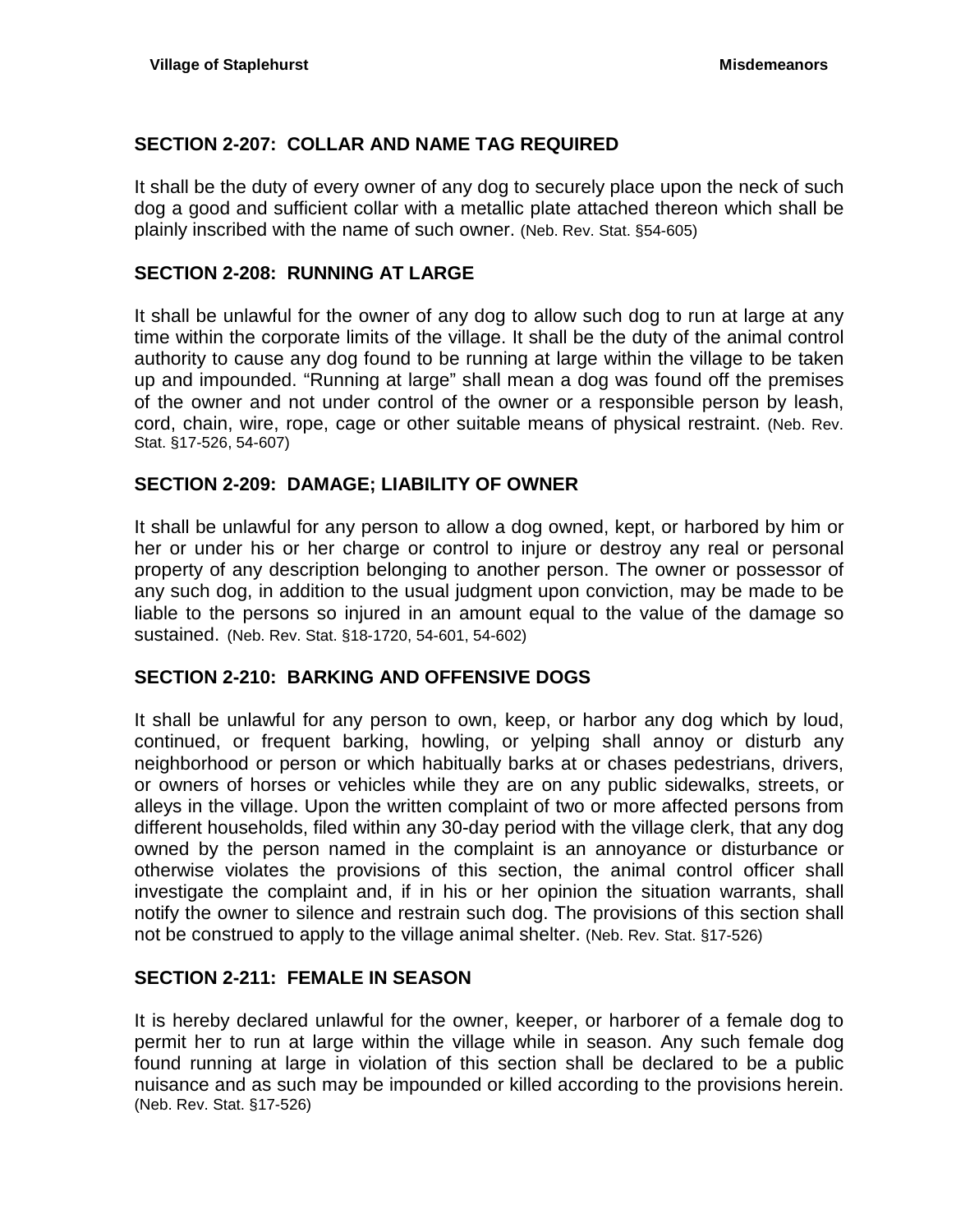# <span id="page-15-0"></span>**SECTION 2-212: FIGHTING DOGS**

It shall be unlawful for any person, by agreement or otherwise, to set dogs to fighting or by any gesture or word to encourage the same to fight. (Neb. Rev. Stat. §17-526)

## <span id="page-15-1"></span>**SECTION 2-213: RABIES PROCLAMATION**

It shall be the duty of the Village Board, whenever in its opinion the danger to the public safety from rabid dogs is great or imminent, to issue a proclamation ordering all persons owning, keeping, or harboring any dog or cat to muzzle the same or to confine it for a period of not less than 30 days or more than 90 days from the date of such proclamation or until such danger is past. The dog or cat may be harbored by any good and sufficient means in a house, garage, or yard on the premises wherein the owner may reside. Upon issuance of the proclamation, it shall be the duty of all persons owning, keeping, or harboring any dog or cat to confine the same as herein provided. (Neb. Rev. Stat. §17-526)

## <span id="page-15-2"></span>**SECTION 2-214: RABIES SUSPECTED; IMPOUNDMENT**

Any dog suspected of being afflicted with rabies or any dog not vaccinated in accordance with the provisions of this article which has bitten any person and caused an abrasion of the skin shall be seized and impounded under the supervision of the Board of Health for a period of no fewer than ten days. If, upon examination by a veterinarian, the dog has no clinical signs of rabies at the end of such impoundment, it may be released to the owner or, in the case of an unlicensed dog, it shall be disposed of in accordance with the provisions herein. If the owner of the said dog has proof of vaccination, it shall be confined by the owner or some other responsible person for a period of at least ten days, at which time the dog shall be examined by a licensed veterinarian. If no signs of rabies are observed, the dog may be released from confinement. (Neb. Rev. Stat. §71-4406)

# <span id="page-15-3"></span>**SECTION 2-215: DANGEROUS DOGS; DEFINITIONS**

"Dangerous dog" shall mean any dog that, according to the records of the animal control authority:

- A. Has killed or inflicted injury on a human being of public or private property:
- B. Has killed a domestic animal without provocation; or

C. Has been previously determined to be a potentially dangerous dog by an animal control authority and the owner has received notice of such determination; and such dog again aggressively bites, attacks, or endangers the safety of humans or domestic animals.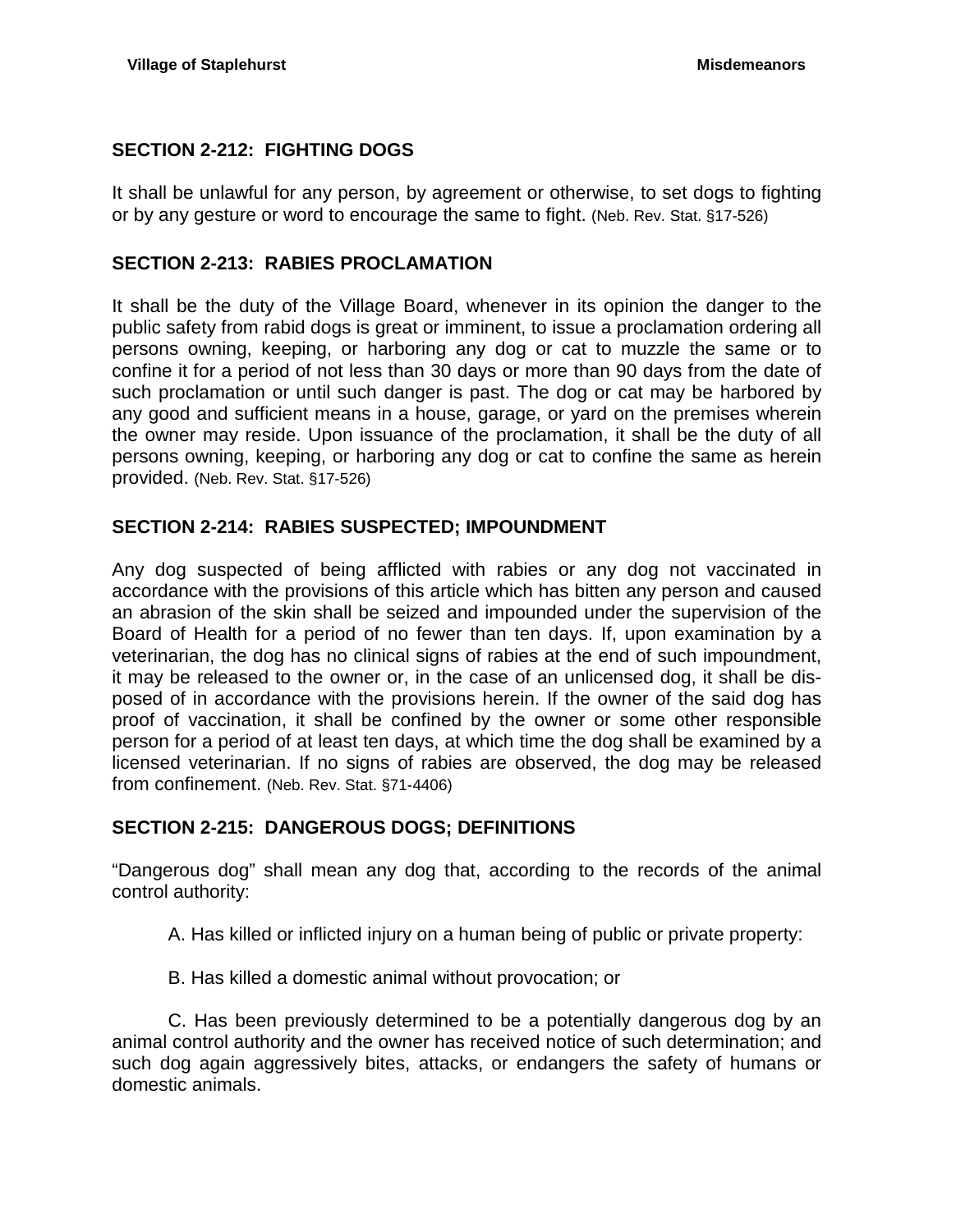D. Notwithstanding the foregoing, a dog shall not be defined as a dangerous dog:

- 1. If the threat, any injury that is not a severe injury, or the damage was sustained by a person who (a) at the time was committing a willful trespass as defined in state statutes or any other tort upon the property of the owner of the dog; (b) at the time was tormenting, abusing or assaulting the dog; (c) has in the past been observed or reported to have tormented or assaulted the dog; or (d) at the time was committing or attempting to commit a crime; or
- 2. If the dog is a trained dog assisting a police officer engaged in law enforcement duties.

"Domestic animal" shall mean a cat, a dog, or livestock.

"Medical treatment" means treatment administered by a physician or other licensed health care professional that results in sutures or surgery or treatment for one or more broken bones.

(Neb. Rev. Stat. §54-617)

# <span id="page-16-0"></span>**SECTION 2-216: DANGEROUS DOGS; CONFINED; WARNING SIGN**

While unattended on the owner's property, a dangerous dog shall be securely confined in a humane manner indoors or in a securely enclosed and locked pen or structure suitably designed to prevent the entry of young children and to prevent the dog from escaping. The pen or structure shall have secure sides and a secure top. If the pen or structure has no bottom secured to the sides, the sides shall be embedded into the ground. The pen or structure shall also protect the dog from the elements. The owner of a dangerous dog shall post a warning sign on the property where the dog is kept that is clearly visible and that informs persons that a dangerous dog is on the property. Each warning sign shall be no less than 10 inches by 12 inches and shall contain the words "Warning" and "Dangerous Animal" in high-contrast lettering at least 3 inches high on a black background. (Neb. Rev. Stat. §54-619)

# <span id="page-16-1"></span>**SECTION 2-217: DANGEROUS DOGS; RESTRAINED**

No owner of a dangerous dog shall permit the dog to go beyond the property of the owner unless the animal is restrained securely by a chain or leash. (Neb. Rev. Stat. §54- 618)

# <span id="page-16-2"></span>**SECTION 2-218: DANGEROUS DOGS; FAILURE TO COMPLY**

Any dangerous dog may be immediately confiscated by an animal control officer if the owner is in violation of this article. The owner shall be responsible for the reasonable costs incurred by the animal control authority for the care of a dangerous dog confiscated by an animal control officer or for the destruction of any dangerous dog if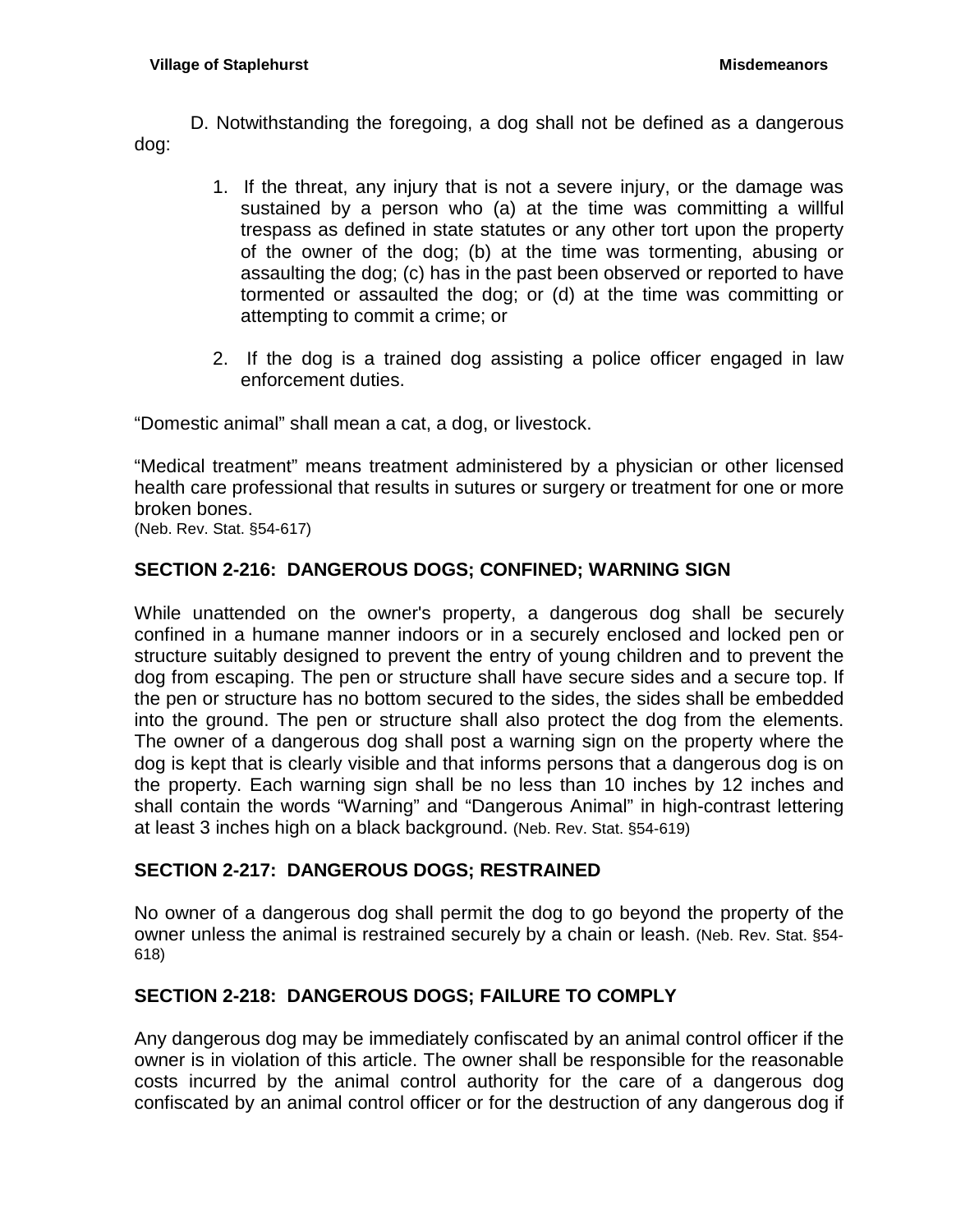the action by the animal control authority is pursuant to law and if the owner violated this article. In addition to any other penalty, a court may order the animal control authority to dispose of a dangerous dog in an expeditious and humane manner. (Neb. Rev. Stat. §54-620)

# <span id="page-17-0"></span>**SECTION 2-219: DANGEROUS DOGS; VIOLATION; PRIOR CONVICTION**

If a dangerous dog belonging to an owner with a prior conviction under this section attacks or bites a person or another domestic animal, the owner shall be guilty of a misdemeanor. In addition, the dangerous dog shall be immediately confiscated by an animal control authority, placed in quarantine for the proper length of time, and thereafter destroyed in an expeditious and humane manner. (Neb. Rev. Stat. §54-624)

# <span id="page-17-1"></span>**SECTION 2-220: DANGEROUS DOGS; ADDITIONAL REGULATIONS**

Nothing in this article shall be construed to restrict or prohibit the Village Board from establishing and enforcing laws or ordinances at least as stringent as the provisions of this article. (Neb. Rev. Stat. §54-624)

# <span id="page-17-2"></span>**SECTION 2-221: IMPOUNDMENT**

A. It shall be the duty of the village officials to capture, secure and remove in a humane manner to the village animal shelter any dog violating any of the provisions of this article. The dogs so impounded shall be treated in a humane manner and shall be provided with a sufficient supply of food and fresh water each day. Each impounded dog shall be kept and maintained at the pound for a period of five days after public notice has been given unless reclaimed earlier by the owner.

B. Notice of impoundment of all animals, including any significant marks or identification, shall be posted at the office of the village clerk within 24 hours after impoundment as public notification of such impoundment. Any dog may be reclaimed by its owner during the period of impoundment by payment of a general impoundment fee and daily board fee as set by resolution of the Village Board and filed in the office of the village clerk. The owner shall then be required to comply with the licensing and rabies vaccination requirements within 72 hours after release/before release. Any dog may be reclaimed by its owner during the period of impoundment by payment of the costs of impoundment.

C. If the dog is not claimed at the end of the required waiting period after public notice has been given, the village police may dispose of the dog in accordance with the applicable rules and regulations pertaining to the same; provided, if a suitable home, in the judgment of the village police, can be found for any such dog within the village, the said dog shall be turned over to that person and the new owner shall then be required to pay all fees and meet all licensing and vaccinating requirements provided in this article.

D. The village shall acquire legal title to any unlicensed dog impounded in the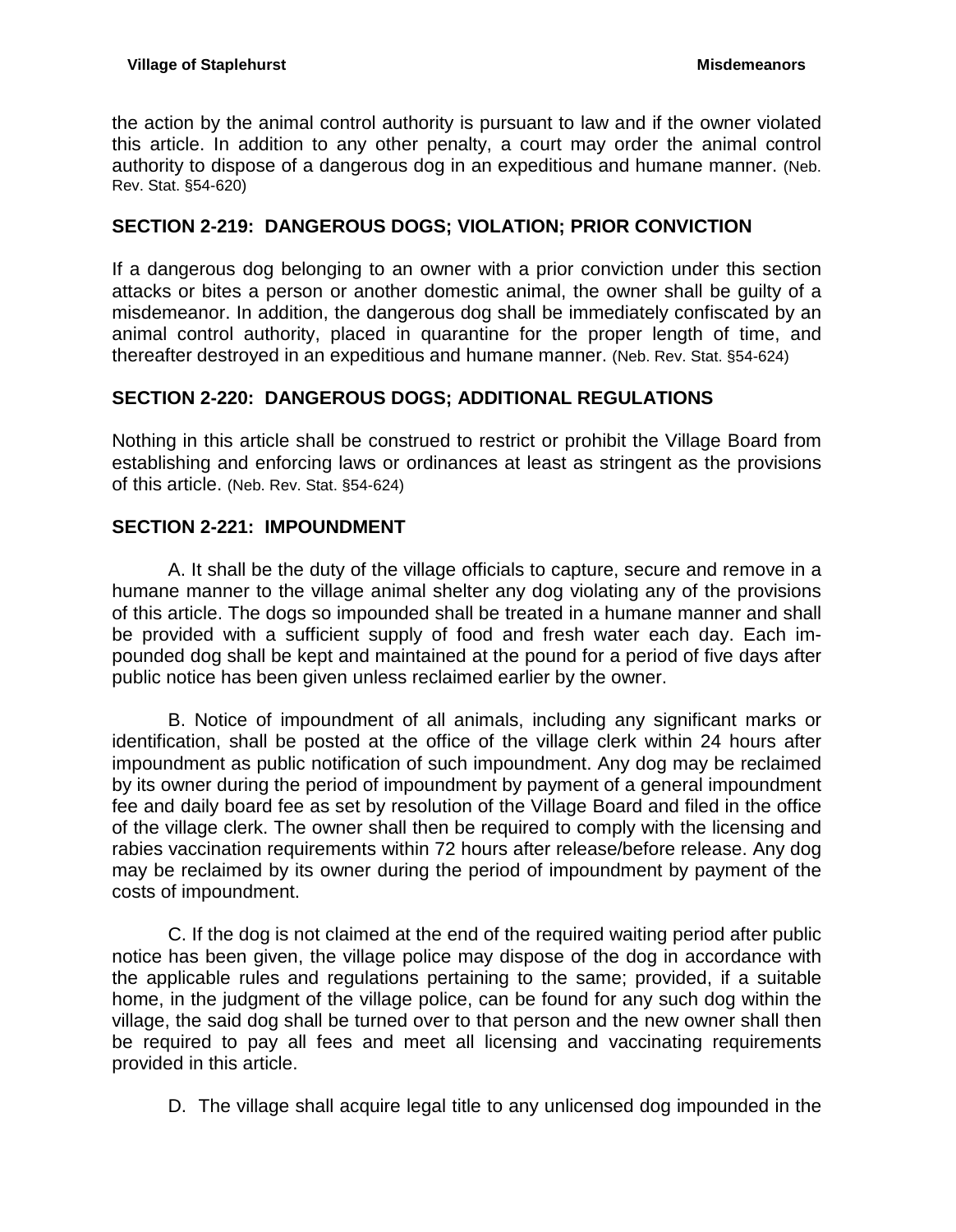shelter for a period longer than the required waiting period after giving notice. All dogs shall be destroyed and buried in the summary and humane manner as prescribed by the Board of Health unless a suitable home can be found for such dog as provided in subsection (C) above.

(Neb. Rev. Stat. §17-548, 71-4408)

## <span id="page-18-0"></span>**SECTION 2-222: INTERFERENCE WITH ANIMAL CONTROL**

It shall be unlawful for any person to hinder, delay or interfere with any animal control officer who is performing any duty enjoined upon him or her by the provisions of this article or to break open or in any manner directly or indirectly aid, counsel, or advise breaking into the animal shelter or any vehicle used for the collecting or conveying of dogs to the shelter. (Neb. Rev. Stat. §28-906)

# <span id="page-18-1"></span>**SECTION 2-223: OFFICER'S COMPENSATION**

For destroying and burying dogs under the provisions of this article, the official appointed to destroy said dogs shall be paid, in addition to his regular salary, a sum set by resolution and placed on file at the village office for each dog so destroyed and buried. (Neb. Rev. Stat. §17-526)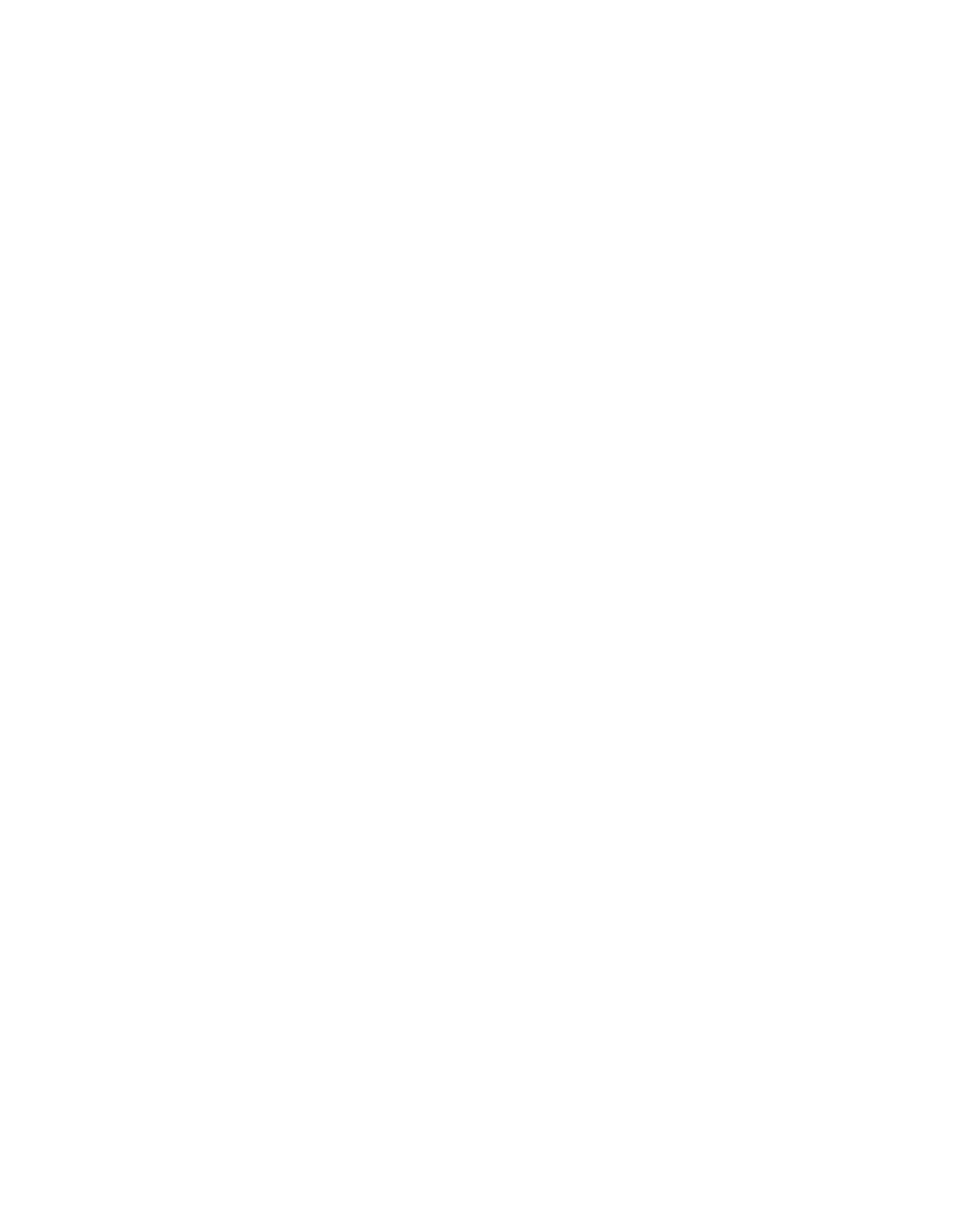# **Article 3 – Animals Generally**

#### <span id="page-20-1"></span><span id="page-20-0"></span>**SECTION 2-301: WILD ANIMALS**

No wild animals may be kept within the corporate limits except such animals kept for exhibition purposes by circuses and educational institutions.

#### <span id="page-20-2"></span>**SECTION 2-302: LIVESTOCK PROHIBITED**

It shall be unlawful for any person to keep or maintain within the corporate limits any horse, mule, sheep, cow, goat, swine or other livestock except such livestock as are within the said limits temporarily for exhibition purposes. Nothing herein shall be construed to permit, or sanction a commercial feed lot. (Neb. Rev. Stat. §17-547)

#### <span id="page-20-3"></span>**SECTION 2-303: RUNNING AT LARGE**

It shall be unlawful for the owner, keeper, or harborer of any animal or any person having the charge, custody, or control thereof to permit a horse, mule, cow, sheep, goat, swine, or other animal to run at large on any of the public ways and property or upon the property of another or to be tethered or staked out in such a manner so as to allow such animal to reach or pass into any public way. (Neb. Rev. Stat. §17-547)

#### <span id="page-20-4"></span>**SECTION 2-304: FOWLS; RUNNING AT LARGE**

It shall be unlawful for any person to allow poultry, chickens, turkeys, geese, or any other fowls to run at large within the corporate limits. (Neb. Rev. Stat. §17-547)

#### <span id="page-20-5"></span>**SECTION 2-305: ENCLOSURES**

All pens, cages, sheds, yards, or any other areas or enclosures for the confinement of animals and fowls not specifically barred within the corporate limits shall be kept in a clean and orderly manner so as not to become a menace or nuisance to the neighborhood in which the said enclosure is located.

#### <span id="page-20-6"></span>**SECTION 2-306: IMPOUNDING**

Animals or fowls maintained unlawfully or found running at large within the village shall be captured by the official in charge of animals and killed or confined in the manner prescribed for dogs.

## <span id="page-20-7"></span>**SECTION 2-307: RABIES SUSPECTED; CAPTURE IMPOSSIBLE**

The animal control authority as defined in Article 2 herein shall have the authority to kill any animal showing vicious tendencies or characteristics of rabies which make capture impossible because of the danger involved. (Neb. Rev. Stat. §71-4406)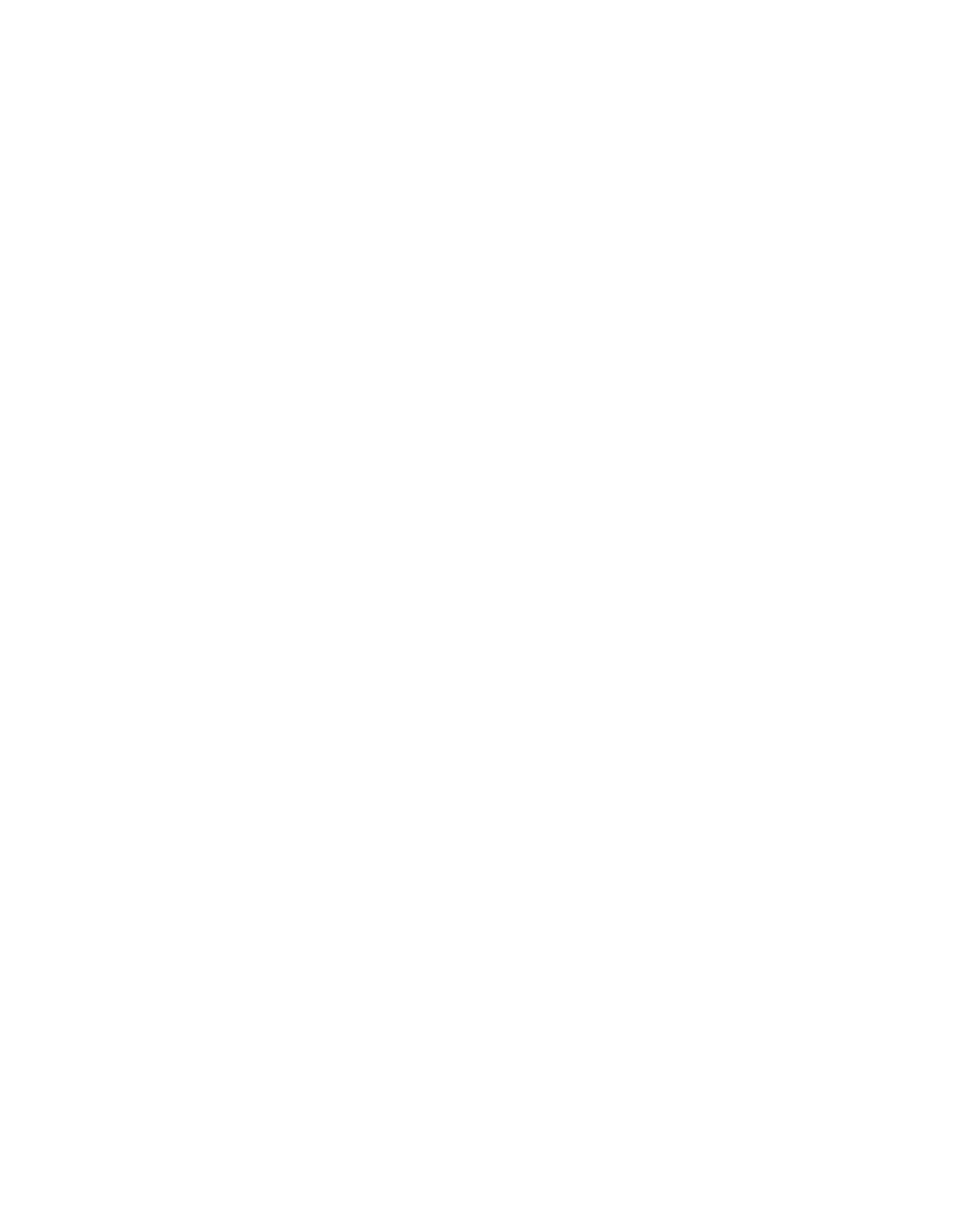# **Article 4 – Nuisances**

#### <span id="page-22-1"></span><span id="page-22-0"></span>**SECTION 2-401: WEEDS, GRASSES AND LITTER; DEFINITIONS**

A. The terms "weeds, grasses or worthless vegetation" shall mean any weed or grass growth of more than 12 inches in height, or 8 inches as described in Section 2-402. Weeds shall include, but not be limited to, bindweed, puncture vine, leafy spurge, Canada thistle, perennial peppergrass, Russian knapweed, Johnson grass, nodding or musk thistle, quack grass, perennial sow thistle, horse nettle, bull thistle, buckthorn, hemp plant and ragweed.

- B. The term "litter" shall include, but not be limited to:
	- 1. Any odorous, putrid, unsound or unwholesome grain, meat, hides, skins, feathers, vegetable matter, or the whole or any part of any dead animal, fish, or fowl.
	- 2. Privies, vaults, cesspools, dumps, pits or like places which are not securely protected from flies or rats or which are foul or malodorous.
	- 3. Filthy, littered or trash-covered cellars, house-yards, barnyards, stableyards, factory-yards, mill yards, vacant areas in rear of stores, granaries, vacant lots, houses, buildings, or premises.
	- 4. Animal manure in any quantity which is not securely protected from flies and the elements or which is kept or handled in violation of any ordinance of the village.
	- 5. Liquid household waste, human excreta, garbage, butcher's trimmings and offal, parts of fish or any waste vegetable or animal matter in any quantity; provided, nothing herein contained shall prevent the temporary retention of waste in receptacles in a manner provided by the health officer of the village nor the dumping of non-putrefying waste in a place and manner approved by the health officer.
	- 6. Tin cans, bottles, glass, cans, ashes, small pieces of scrap iron, wire metal articles, bric-a-brac, broken stone or cement, broken crockery, broken glass, broken plaster, and all trash or abandoned material, unless the same be kept in covered bins or galvanized iron receptacles.
	- 7. Trash, litter, rags, accumulations of barrels, boxes, crates, packing crates, mattresses, bedding, excelsior, packing hay, straw or other packing material, firewood or lumber not neatly piled, scrap iron, tin or other metal not neatly piled, old automobiles or parts thereof, or any other waste materials when any of said articles or materials create a condition in which flies or rats may breed or multiply or which may be a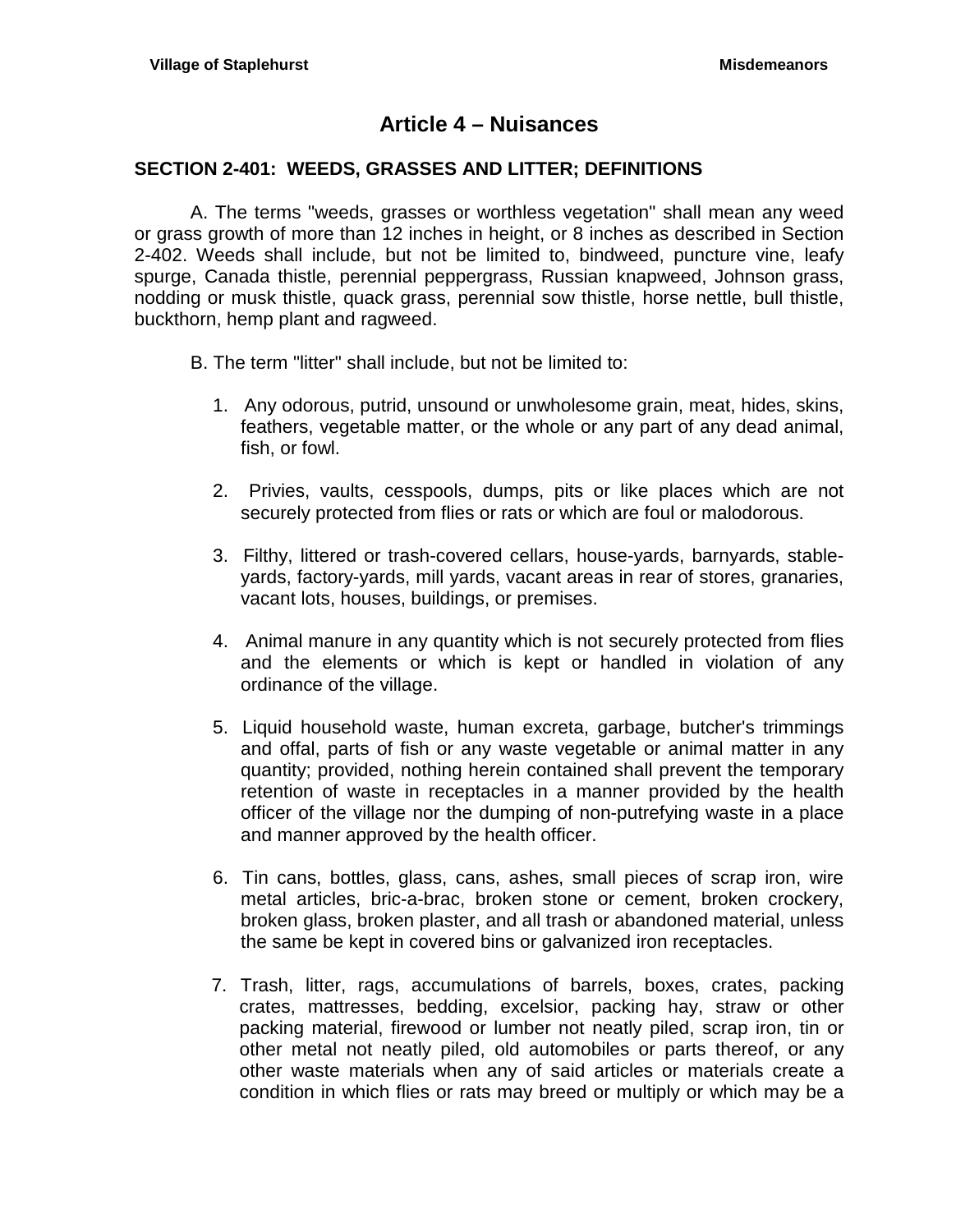fire danger or which are so unsightly as to depreciate property values in the vicinity thereof.

- 8. Any unsightly building, billboard, or other structure or any old, abandoned or partially destroyed building or structure or any building or structure commenced and left unfinished, which said buildings, billboards or other structures are either a fire hazard, a menace to the public health or safety, or are so unsightly as to depreciate the value of property in the vicinity thereof.
- 9. All places used or maintained as junkyards or dumping grounds or for the wrecking and dissembling of automobiles, trucks, tractors, or machinery of any kind or for the storing or leaving of worn-out, wrecked or abandoned automobiles, trucks, tractors, or machinery of any kind or of any of the parts thereof or for the storing or leaving of any machinery or equipment used by contractors or builders or by other persons, which said places are kept or maintained so as to essentially interfere with the comfortable enjoyment of life or property by others or which are so unsightly as to tend to depreciate property values in the vicinity thereof and which are not screened or otherwise shielded from public view.
- 10. Stagnant water permitted or maintained on any lot or piece of ground.
- 11. Stockyards, granaries, mills, pig pens, cattle pens, chicken pens or any other place, building or enclosure in which animals or fowls of any kind are confined or on which are stored tankage or any other animal or vegetable matter or on which any animal or vegetable matter including grain is being processed, when said places in which said animals are confined or said premises on which said vegetable or animal matter is located are maintained and kept in such a manner that foul and noxious odors are permitted to emanate therefrom to the annoyance of inhabitants of the village, or are maintained and kept in such a manner as to be injurious to the public health.
- 12. Appliances, water heaters, refrigerators and similar equipment which is not in operating condition or is not in operation and use or which is stored outside in public view.
- 13. It is hereby declared a nuisance for a property owner to permit, allow, or maintain any dead or diseased trees overhanging the right-of-way of streets within the corporate limits of the village.
- 14. It is hereby declared a nuisance for a property owner to permit, allow, or maintain any dead or diseased trees on private property within the corporate limits of the village. For the purpose of carrying out the provisions of this section, the village shall have the authority to enter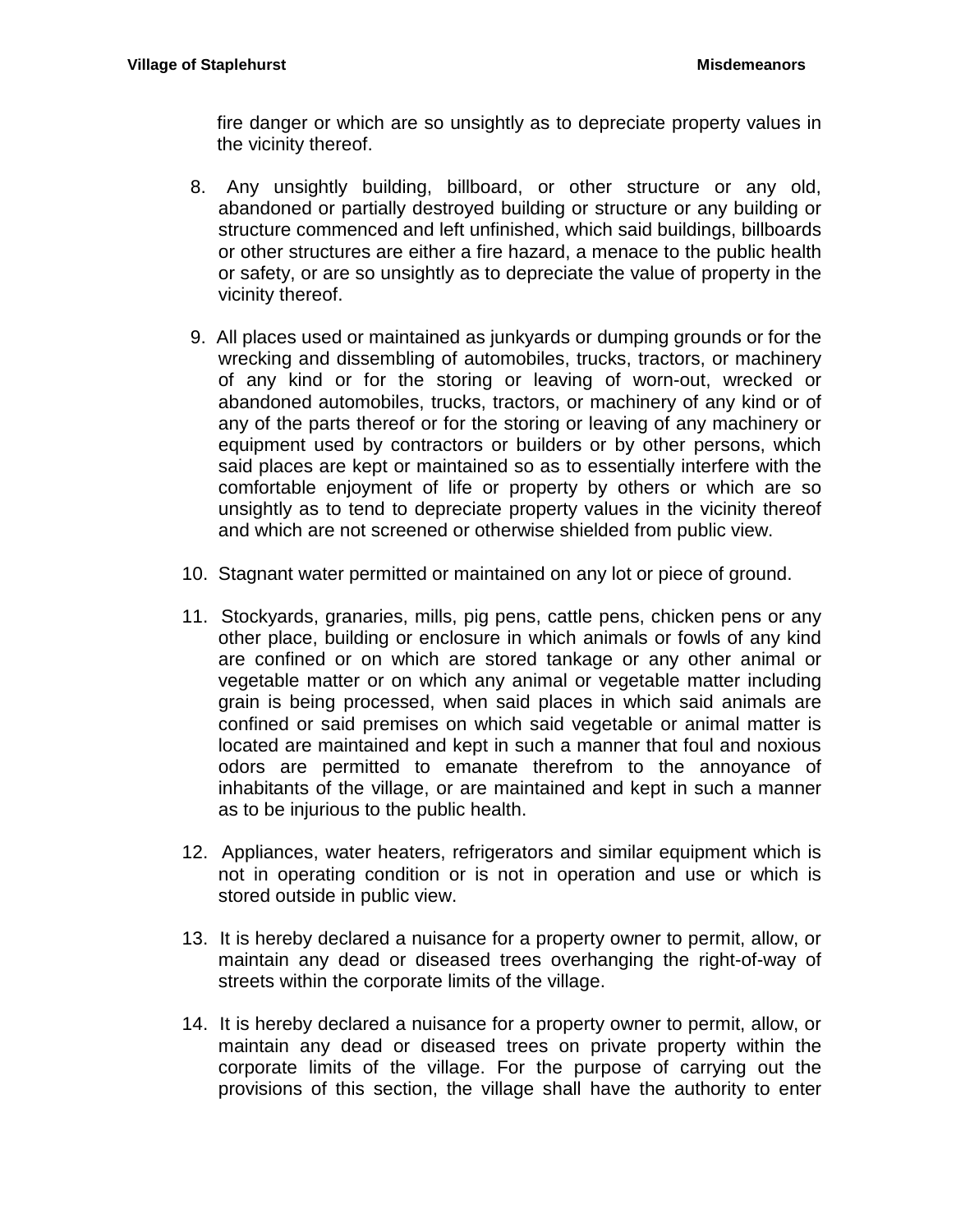upon private property to inspect the trees thereon.

- 15. Any nonoperating, wrecked, junked or partially dismantled vehicle or any vehicle or parts thereof which have lost their identity, character, utility or serviceability which is allowed to remain on any property within the village limits and its zoning jurisdiction longer than seven calendar days is hereby declared a nuisance and subject to removal as provided by this section. The lack of vehicle insurance and a current license or registration shall be presumptive evidence that such vehicle has lost its utility or serviceability. It shall be unlawful for any owner or person in charge or control of any property within the village or its zoning jurisdiction to allow any motor vehicle or parts thereof, as described in this paragraph, to remain on such property longer than seven calendar days; provided, this section shall not apply to any motor vehicle or part thereof kept in an enclosed building; on the premises of any business enterprise operated in a lawful place and manner, when necessary to the lawful operation of such business enterprise, as long as said vehicle is screened by fencing or otherwise shielded from the general public view by a cover that is manufactured for vehicle coverage so as to make it completely shielded from sight, or any vehicle which qualifies as a historic or special interest vehicle as defined in Neb. Rev. Stat. §60- 311.15 or Neb. Rev. Stat. §60-311.18. No vehicle cover with a tear of 6 inches or greater or hole of 6 inches in diameter or greater shall be deemed to be in compliance with this ordinance.
- 17. Debris from burned or damaged buildings, whether created by consensual burning or demolition or whether occurring due to fire or age.
- 16. All other things specifically designated as nuisances elsewhere in the municipal code.

(Ord. No. 2005-02, 8/30/05) (Am. by Ord. No. 2011-01, 2/22/11)

## <span id="page-24-0"></span>**SECTION 2-402: WEEDS OR GRASSES; PUBLIC NUISANCE**

It is hereby declared to be a public nuisance to permit grasses or weeds to grow in excess of 12 inches on any property within the corporate limits of the village or maintain any growth of 8 inches or more in height of weeds, grasses or worthless vegetation on any lot or piece of ground during any calendar year if, within the same calendar year, the village has previously acted to remove weeds, grasses, or worthless vegetation exceeding 12 inches in height on the same lot or piece of ground and had to seek recovery of the costs and expenses of such work from the owner.

## <span id="page-24-1"></span>**SECTION 2-403: LITTER; PUBLIC NUISANCE**

It is hereby declared to be a public nuisance to permit the accumulation of litter on any property within the corporate limits.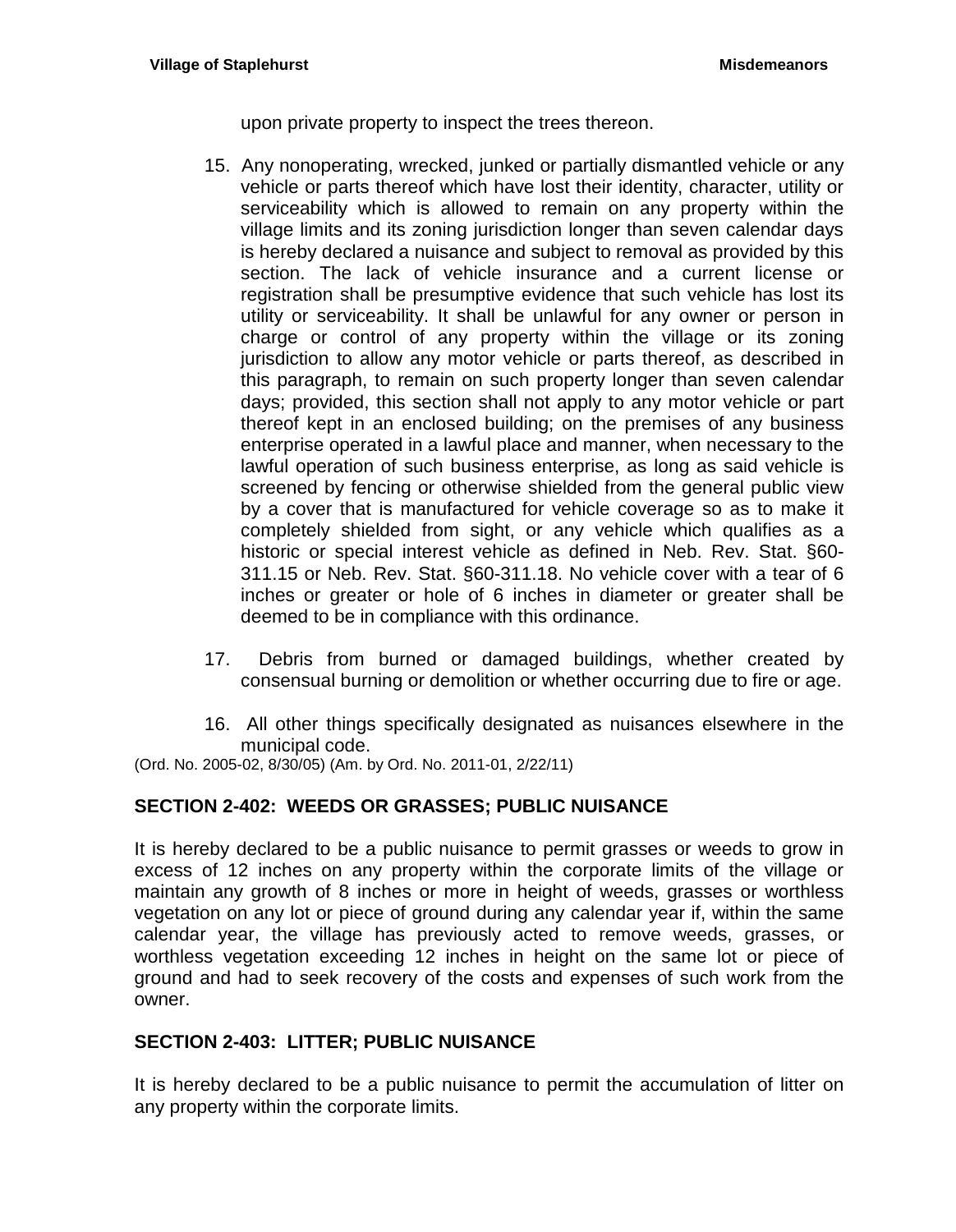## <span id="page-25-0"></span>**SECTION 2-404: WEEDS, GRASSES AND LITTER; NOTICE OF NONCOMPLIANCE**

A. Whenever the Village Board determines that any grasses or weeds in excess of 12 inches, or 8 inches as described in Section 2-402, are growing on property within the village or litter is found on any property, notice to abate and remove such nuisance shall be given by the village clerk as follows: (1) to each owner or owner's duly authorized agent by certified mail, which shall be conspicuously marked as to its importance; and (2) to the occupant, if any, by personal service by a village police officer or county sheriff or deputy.

B. Within five days after receipt of such notice, the owner or occupant of the lot or piece of ground may request a hearing with the village to appeal the decision to abate or remove the nuisance by filing a written appeal with the office of the village clerk. A hearing on the appeal shall be held within 14 days after the filing of the appeal and shall be conducted by the village chairman as hearing officer, who shall render a decision on the appeal within five business days after the conclusion of the hearing. If the appeal fails, the village may have such work done.

C. Within five days after receipt of such notice, if the owner or occupant of the lot or piece of ground does not request a hearing with the village or fails to comply with the order to abate and remove the nuisance, the village may have such work done. The costs and expenses of any such work shall be paid by the owner. If unpaid for two months after such work is done, the village may either (1) levy and assess the costs and expenses of the work upon the lot or piece of ground so benefited in the same manner as other special taxes for improvements are levied and assessed or (2) recover in a civil action the costs and expenses of the work upon the lot or piece of ground and the adjoining streets and alleys. In this event, however, the village shall comply with the notice and hearing requirements set forth in Sections 2-410, 2-411 and 2-412 set forth hereafter.

(Neb. Rev. Stat. §17-563)

# <span id="page-25-1"></span>**SECTION 2-405: DANGEROUS BUILDINGS; DEFINITIONS**

Any buildings or structures which have any or all of the following defects are hereby declared to be unsafe or dangerous buildings or structures and a public nuisance:

A. Those having walls or other vertical structural members that list, lean or buckle to such an extent that a plumb line passing through the center of gravity falls outside the middle third of its base;

B. Those showing 33% or more of damage or deterioration of the supporting member or members, exclusive of the foundation;

C. Those with improperly distributed loads upon floors or roofs or in which the same are overloaded or which have insufficient strength to be reasonably safe for the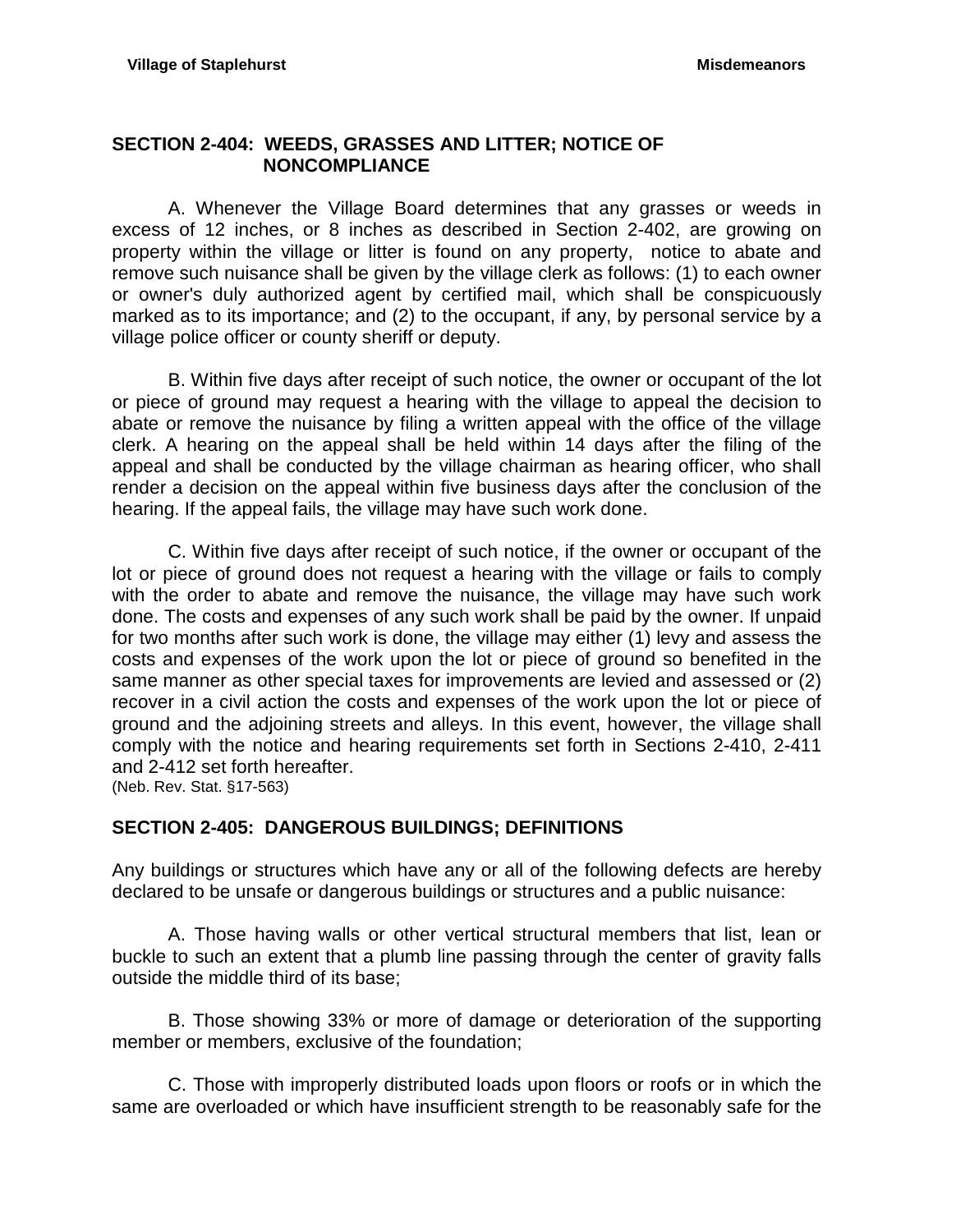purpose used;

D. Those damaged by fire, wind, or other causes so as to have become dangerous to life, safety or the general health and welfare of the occupants of the people of the village;

E. Those which have become dilapidated, decayed, unsafe, unsanitary, or which so utterly fail to provide the amenities essential to decent living that they are unfit for human habitation or are likely to cause sickness or disease, so as to work injury to the health, morals, safety, or general welfare of those living therein;

F. Those having light, air and sanitation facilities which are inadequate to protect the health, safety, or general welfare of human beings who live or may live therein;

G. Those having inadequate facilities for egress in the case of fire or panic, or those having insufficient stairways, elevators, fire escapes, or other means of communication;

H. Those having parts thereof which are so attached that they may fall and injure persons or property;

I. Those that are unsafe, unsanitary, or dangerous to the health, safety, or general welfare of the people of the village because of their condition;

J. Those having been inspected by a specially appointed building inspector or a professional engineer appointed by the village which are, after inspection, deemed to be structurally unsafe or unsound as found by the inspection of such building inspector or professional engineer;

K. Those existing in violation of any provision of this article, any provision of the Fire Prevention Code, any provision of the county health rules and regulations or other applicable provisions of the ordinances of the village.

## <span id="page-26-0"></span>**SECTION 2-406: DANGEROUS BUILDINGS; STANDARDS**

The following standards shall be followed in substance in determining whether the structure or building should be repaired, vacated, or demolished:

A. If the unsafe or dangerous building or structure can reasonably be repaired so that it will no longer exist in violation of any of the terms or provisions of this article, it shall be ordered to be repaired.

B. If the unsafe or dangerous building is in such condition as to make it dangerous to the health, morals, safety, or general welfare of its occupants, it shall be ordered to be vacated.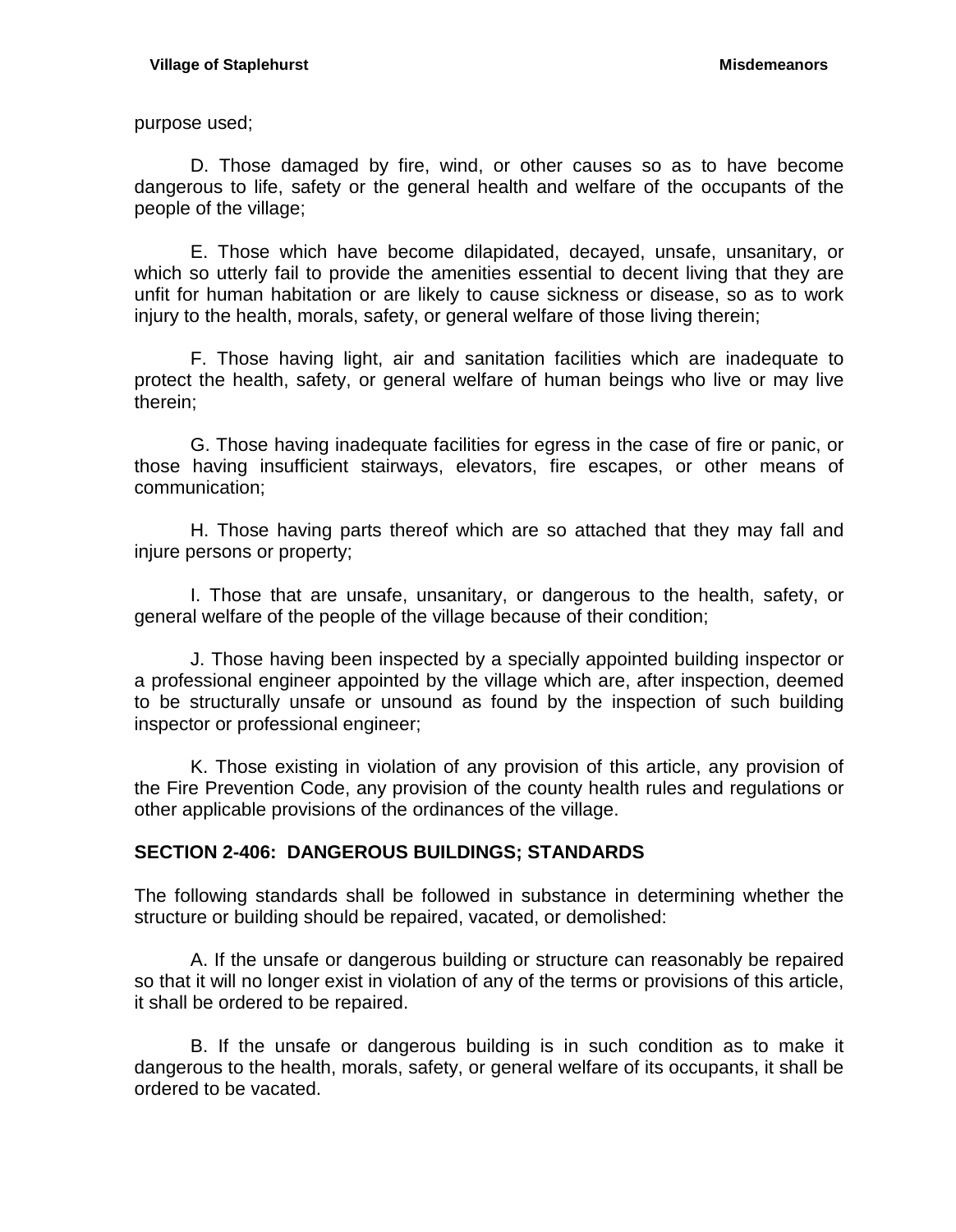C. In any case where an unsafe or dangerous building or structure cannot be repaired so that it will no longer exist in violation of the terms or provisions of this article, it shall be demolished. In all cases where the unsafe or dangerous building is a fire hazard existing or erected in violation of the applicable fire codes and regulations, or any other provision of an ordinance of this village , or statute of the state, it shall be demolished.

## <span id="page-27-0"></span>**SECTION 2-407: DANGEROUS BUILDINGS; PUBLIC NUISANCE**

All unsafe or dangerous buildings or structures within the terms of this article are hereby declared to be nuisances and shall be repaired, vacated, or demolished as provided above.

## <span id="page-27-1"></span>**SECTION 2-408: DANGEROUS BUILDINGS; BUILDING INSPECTOR**

The Village Board may appoint a special building inspector or professional engineer who shall, at the direction of the board:

A. Inspect any building, wall, or structure about which complaints are filed by any person to the effect that a building, wall, or structure is or may be existing in a dangerous or unsafe manner;

B. Inspect any building or structure within the jurisdictional area of the village for the purpose of determining whether any conditions exist which render such place a dangerous or unsafe building or structure within the terms of this article;

C. Report to the Village Board the results of the inspection;

D. Appear at all hearings and testify as to the condition of the unsafe or dangerous building or structure.

## <span id="page-27-2"></span>**SECTION 2-409: DANGEROUS BUILDINGS; NUISANCE; PROCEDURE**

If the special building inspector or professional engineer designated by the Village Board finds that a building or structure is unsafe or dangerous and a nuisance, the board shall:

A. Notify the owner, occupant, lessee, mortgagee, agent or other persons having an interest in the building or structure that it has been found to be an unsafe or dangerous building. The notice will indicate whether the owner must vacate, repair or demolish the building or structure and shall be delivered to the persons as heretofore described by personal service or certified mail. If notice by personal service or certified mail is unsuccessful, notice shall be given by publication in a newspaper of general circulation in the village or by conspicuously posting the notice on the lot or ground upon which the nuisance is to be abated or removed. In any case, notice shall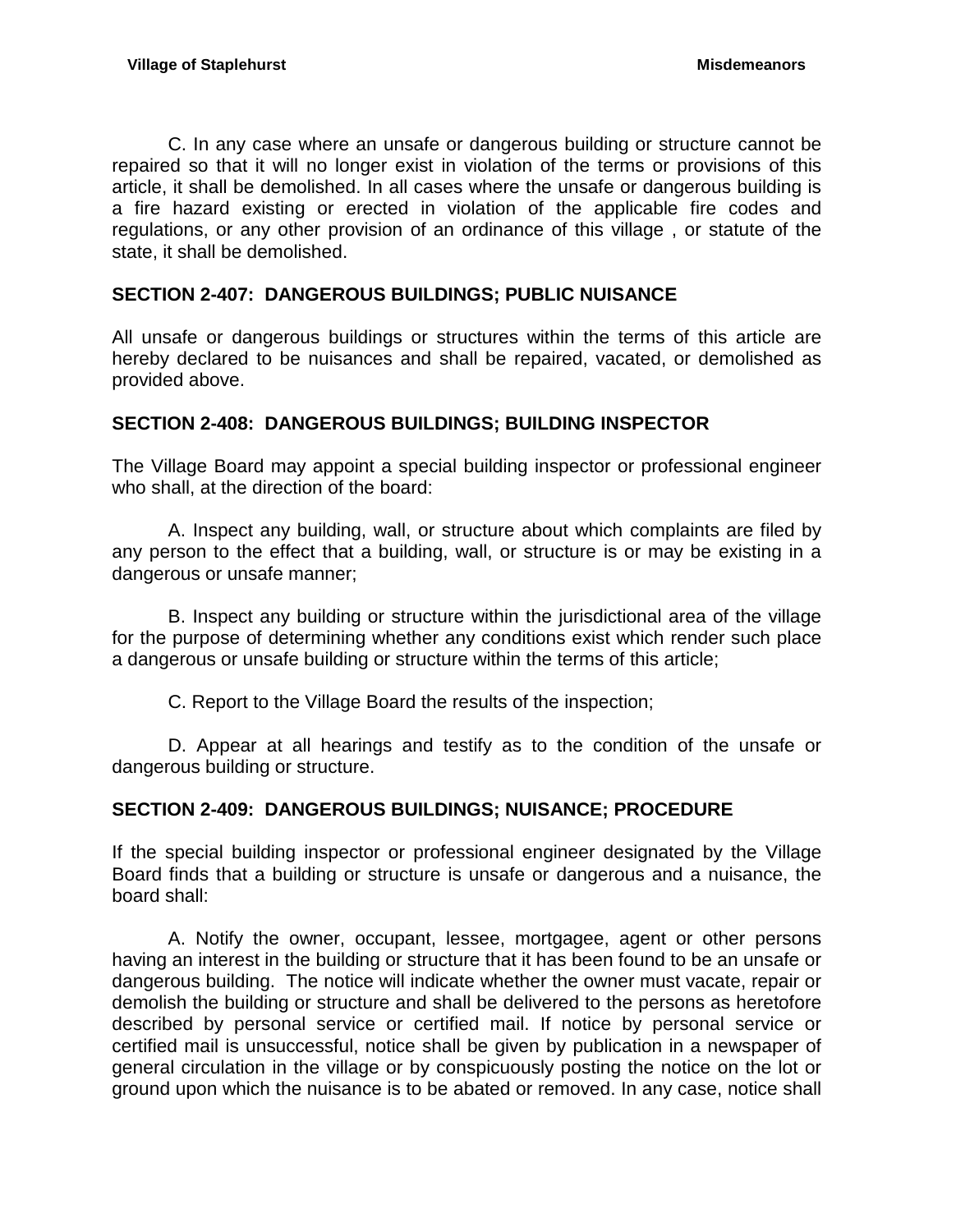be posted upon such premises as a procedural step herein, as described in subsection (C) below.

B. Set forth in the notice a description of the building or structure deemed unsafe or dangerous, accompanied by a statement of the particulars which make the building or structure unsafe or dangerous and an order requiring the same to be put in such condition as to comply with the terms of this article within such length of time, not exceeding 30 days, as is reasonable;

C. Direct the special building inspector to place a sign on the building or structure found to be unsafe or dangerous on its exterior near the main entrance which shall set forth that the building or structure is unsafe or dangerous for occupancy and use.

## <span id="page-28-0"></span>**SECTION 2-410: DANGEROUS BUILDINGS; FAILURE TO COMPLY**

In case any owner, occupant, lessee, mortgagee, agent or other person having an interest in the building or structure shall fail, neglect, or refuse to comply with the notice by or on behalf of the village to repair, rehabilitate or demolish and remove a building or structure which is unsafe or dangerous and a public nuisance, or shall fail to comply with the notice to abate grasses, weeds or litter, the village may proceed with the work specified in the notice to the property owner. A statement of the cost of such work shall be transmitted to the Village Board, which is authorized to levy the cost as a special assessment against the property. Such special assessment shall be a lien on the real estate and shall be collected in the manner provided for special assessments under Nebraska statutes. In addition the village may bring a civil action against the offending party to recover the cost of the work.

## <span id="page-28-1"></span>**SECTION 2-411: DANGEROUS BUILDINGS; DISPUTES**

A. In the event that the owner, occupant, lessee, mortgagee, agent or other person having an interest in the building or structure determined dangerous, disagrees with or disputes the information contained in the notice, such person shall notify the village clerk with a written statement that sets forth the reasons for the disagreement or dispute and the relief requested. This written request shall be made within 14 days of mailing of the notice. If written notice is received by the village clerk within 14 days, a hearing shall be held before the Village Board at its next regularly scheduled monthly meeting. The clerk shall notify the person requesting the hearing, in writing, of the time, place, and date of the regular monthly meeting and shall place the name of the person on the agenda of such meeting.

B. The hearing before the Village Board shall be informal and not governed by the Nebraska Rules of Evidence. Such hearing shall be quasi-judicial in nature and its decision shall be based on the evidence presented at the hearing. The person requesting the hearing may be represented by legal counsel or other representative, may present witnesses and offer evidence, and may examine and copy, at his or her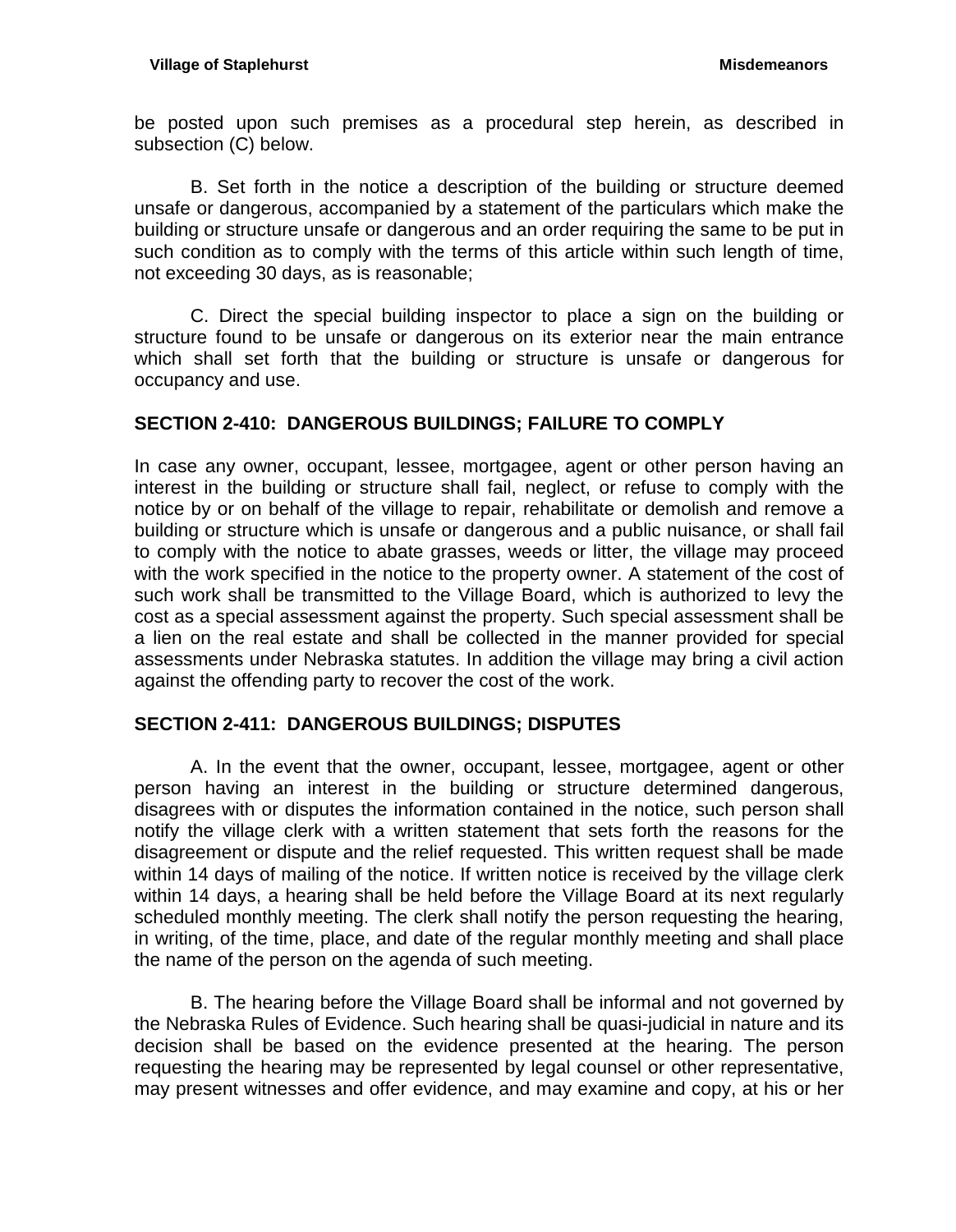own expense, and not less than three business days before the hearing, the records of the village regarding the inspection and notice. The Village Board need not make a written finding of fact and may make its pronouncement orally at the hearing. The decision of the board shall be final unless appealed. Failure of the person to attend the hearing shall relieve the board of any further procedures before action is taken as set forth in a notice.

# <span id="page-29-0"></span>**SECTION 2-412: DANGEROUS BUILDINGS; APPEAL**

Any person aggrieved by the decision of the Village Board may appeal the decision to the District Court. This appeal shall and must be taken within 30 days of the pronouncement of the board's decision.

# <span id="page-29-1"></span>**SECTION 2-413: DANGEROUS BUILDINGS; IMMEDIATE HAZARD**

In the event the building constitutes an immediate hazard to the life or safety of any persons and must be demolished to protect their health or safety, a specially appointed building inspector or a professional engineer designated by the Village Board shall report such facts to the board, which shall follow the procedures set forth in state statutes. The village, by and through the Village Board, may immediately contract for the immediate demolition of the unsafe or dangerous building without requiring bids. The cost of such emergency vacation and demolition of unsafe or dangerous buildings or structures shall be levied, equalized, and assessed, as are other special assessments.

# <span id="page-29-2"></span>**SECTION 2-414: AIR POLLUTION**

It shall be unlawful for any person, firm, or corporation to permit the emission of smoke from any source that is injurious or offensive to the residents of the village in the judgment of the Board of Health. Air shall be considered to be polluted when the discharge into the open air of dust, fumes, gases, mist, odors, smoke, or any combination thereof is of such character and in a quantity which to any group of persons interferes with their health, repose, or safety, or causes severe annoyance or discomfort or is offensive and objectionable to normal persons and causes injury to real and personal property of any kind. The standards for air pollution established or adopted by the State of Nebraska shall be presumptive evidence as to when the air is deemed to be polluted under this section. It is hereby unlawful for any such person, firm, or corporation to permit or cause the escape of the aforesaid nuisances and the escape of the said dust, fumes, gases, mists, odors, and smoke is hereby declared to be a nuisance and shall be summarily abated upon written notice by the Board of Health to the violator. Such abatement may be in addition to the penalty for air pollution in the village. (Neb. Rev. Stat. §18-1720, 28-1321)

# <span id="page-29-3"></span>**SECTION 2-415: WATER POLLUTION**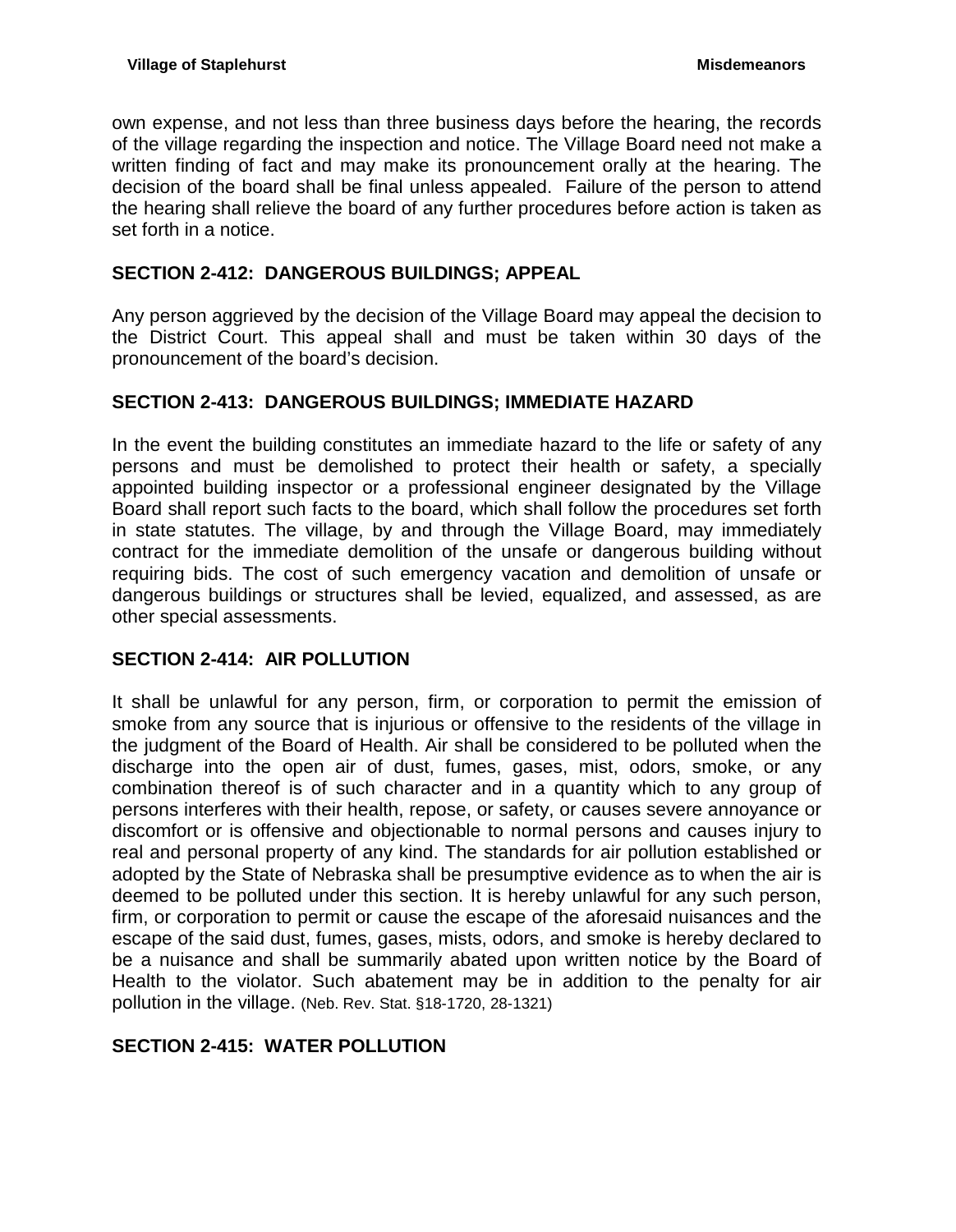It shall be unlawful for any person, firm, or corporation to obstruct or impede without legal authority any river or collection of water or to corrupt and render unwholesome or impure any watercourse, stream, or other water. The standards for water quality established or adopted by the State of Nebraska shall be presumptive evidence as to when the water is deemed to be polluted under this section. Such a corruption of the water in or about the village shall constitute a nuisance and shall be summarily abated upon written notice to the violator by the Board of Health. The said abatement may be in addition to the penalty for water pollution. (Neb. Rev. Stat. §18-1720, 281321)

# <span id="page-30-0"></span>**SECTION 2-416: NOXIOUS USE OF BUILDING OR PREMISES**

It shall be unlawful for any person to use a building or premises in any part of the village for any trade, industry, or other purpose that is detrimental to the public health, safety, and welfare. Such a noxious or offensive use is hereby declared to constitute a public nuisance. (Neb. Rev. Stat. §18-1720, 28-1321)

# <span id="page-30-1"></span>**SECTION 2-417: RODENTS AND INSECTS; EXTERMINATION**

It shall be the duty of the owner, lessee, or occupant of any dwelling or building to be responsible for the active and continued extermination of any insects, rodents, or other pests therein or on the premises. In the event that the owner, lessee, or occupant of any said dwelling or building neglects, fails, or otherwise refuses to control and actively exterminate the insects, rodents, and other pests in and about his or her premises, the Board of Health shall issue notice to do so. If the said owner, lessee, or occupant has not made a good faith effort to exterminate the said pests within five days, the premises shall be deemed to be a nuisance and a health hazard. (Neb. Rev. Stat. §18-1720, 28-1321)

# <span id="page-30-2"></span>**SECTION 2-418: RODENTS AND INSECTS; OCCUPANT**

It shall be the responsibility of the occupant in a single dwelling unit, whether or not the dwelling unit is located in a multiple unit structure, to exterminate the rodents and insects infesting the premises when it is found by the Board of Health that only the occupant's dwelling is so infested. (Neb. Rev. Stat. §18-1720, 28-1321)

## <span id="page-30-3"></span>**SECTION 2-419: RODENTS AND INSECTS; OWNER**

The owner of a multiple dwelling unit shall have the duty to exterminate therein for rodents and insects when infestation exists in two or more units, when infestation exists in shared or public areas of a multiple unit structure, or when the infestation is due to failure by the owner to maintain the dwelling in an insect- and rodent-proof condition. The owner of a single dwelling unit shall have the duty to exterminate therein notwithstanding the occupancy of a renter or lessee when the infestation of insects or rodents is due to the said owner's failure to construct or maintain the premises in such a manner as to make it reasonably resistant to the entrance and habitability of such pests. (Neb. Rev. Stat. §18-1720, 28-1321)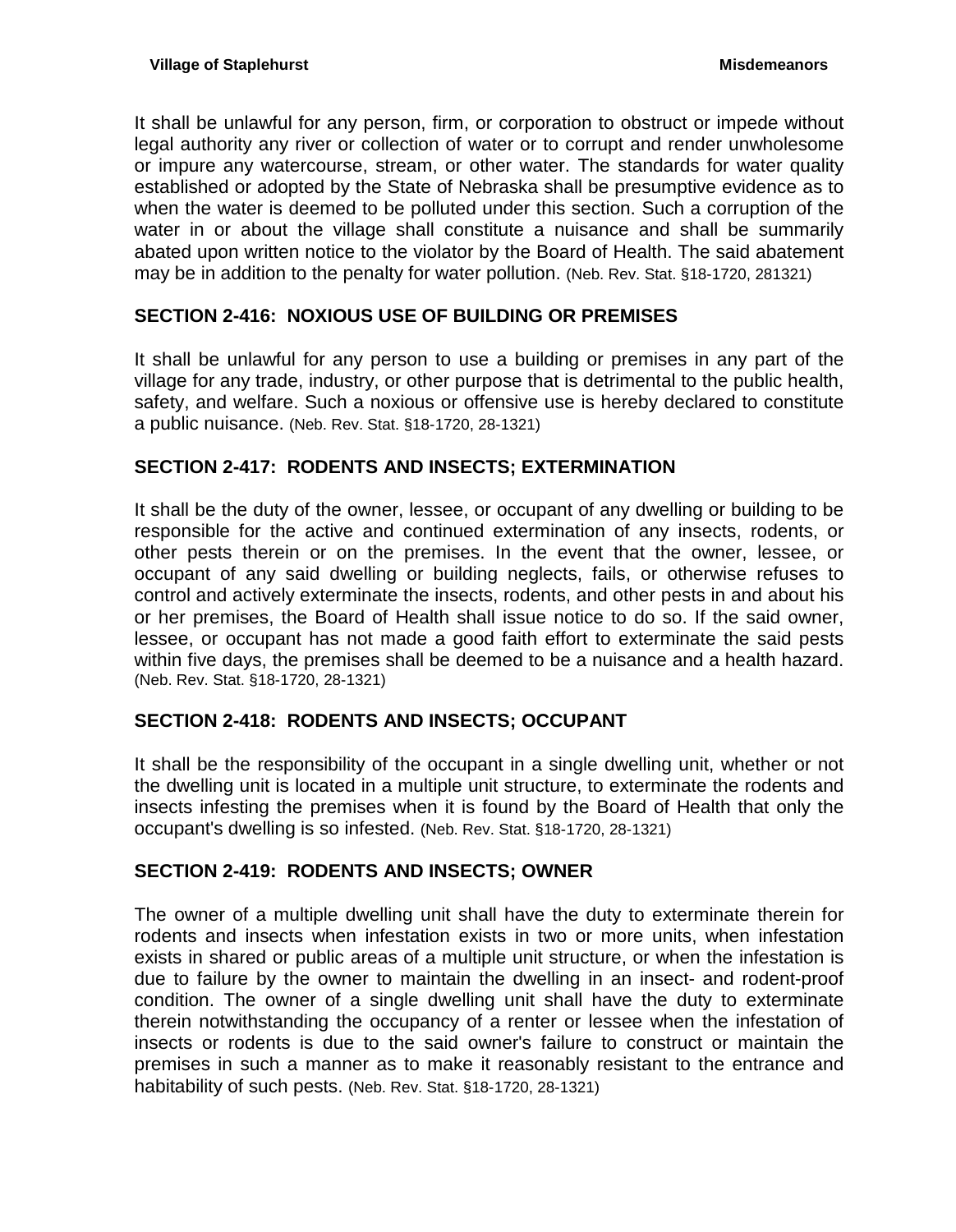# <span id="page-31-0"></span>**SECTION 2-420: JURISDICTION**

The chairman and Board of Trustees are directed to enforce this village code against all nuisances. The jurisdiction of the chairman, police chief, and court shall extend to, and the territorial application of this chapter shall include, all territory adjacent to the limits of the village within one mile thereof and all territory within the corporate limits. (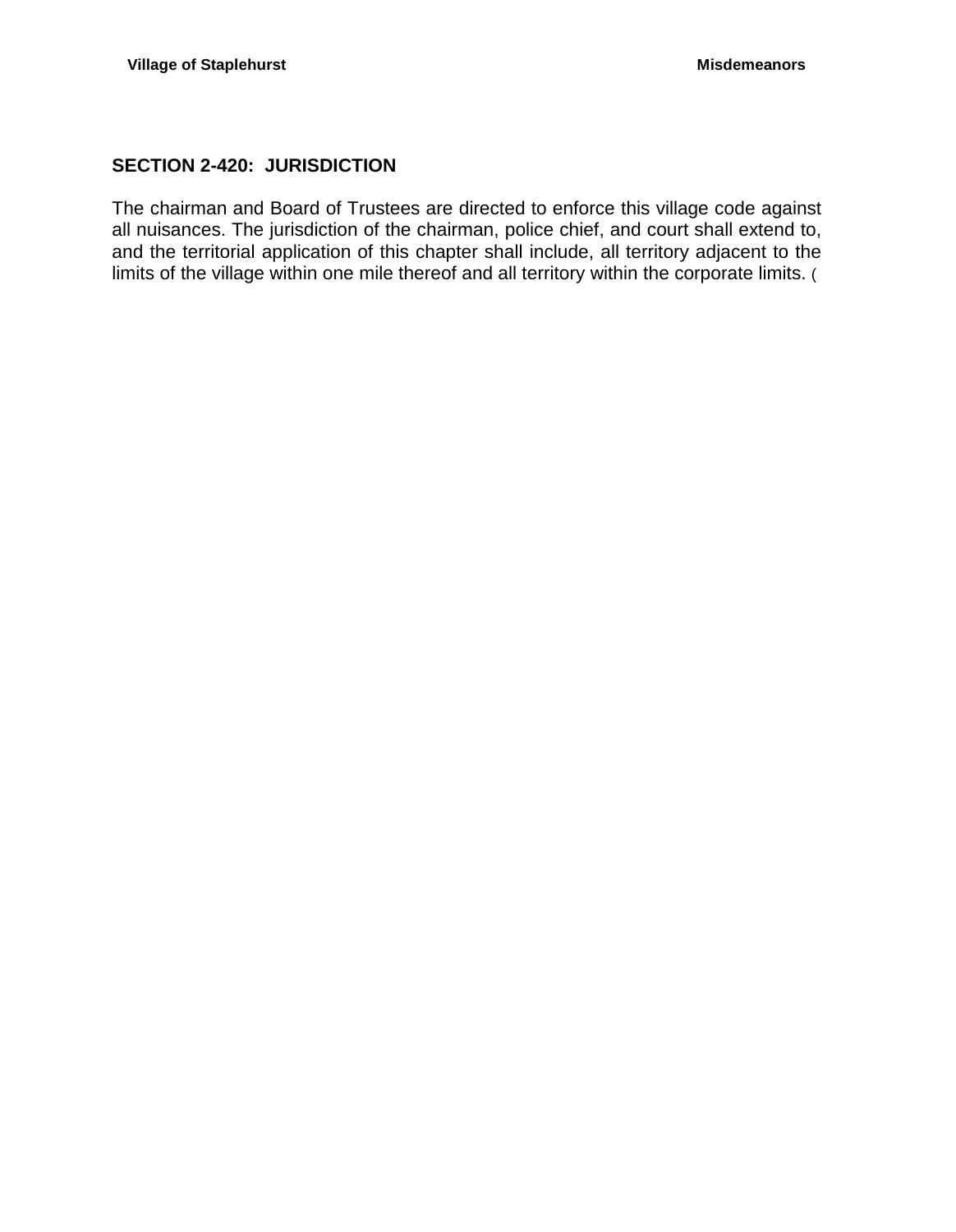# **Article 5 – Sexual Predators**

# <span id="page-32-1"></span><span id="page-32-0"></span>**SECTION 2-501: DEFINITIONS**

For purposes of this ordinance:

"Child care facility" means a facility licensed pursuant to the Child Care Licensing Act;

"Reside" means to sleep, live, or dwell at a place, which may include more than one location and may be mobile or transitory;

"Residence" means a place where an individual sleeps, lives, or dwells, which may include more than one location, and may be mobile or transitory;

"School" means a public, private, denominational, or parochial school which meets the requirements for state accreditation or approval;

"Sex offender" means an individual who has been convicted of a crime listed in Nebr. Rev. Stat. §29-4003 and who is required to register as a sex offender pursuant to the Sex Offender Registration Act; and

"Sexual predator" means an individual required to register under the Sex Offender Registration Act, who has committed an aggravated offense as defined in Neb. Rev. Stat. [§29-4001.01](http://www.lawriter.net/NLLXML/getcode.asp?userid=PRODSG&interface=CM&statecd=NE&codesec=29-4001.01&sessionyr=2009SP1&Title=29&datatype=S&noheader=0&nojumpmsg=0) and who has victimized a person 18 years of age or younger. (Neb. Rev. Stat. §29-4016)

## <span id="page-32-2"></span>**SECTION 2-502: RESIDENCY RESTRICTIONS**

It is unlawful for any sexual predator to reside within 500 feet from a school or child care facility. For purposes of determining the minimum distance separation, the distance shall be measured by following a straight line from the outer property line of the residence to the nearest outer boundary line of the school or child care facility. (Neb. Rev. Stat. §29-4017)

## <span id="page-32-3"></span>**SECTION 2-503: EXCEPTIONS**

This ordinance shall not apply to a sexual predator who (A) resides within a prison or correctional or treatment facility operated by the state or a political subdivision; (B) established a residence before July 1, 2006, and has not moved from that residence; or (C) established a residence after July 1, 2006, and the school or child care facility triggering the restriction was established after the initial date of the sexual predator's residence at that location. (Neb. Rev. Stat. §29-4017)